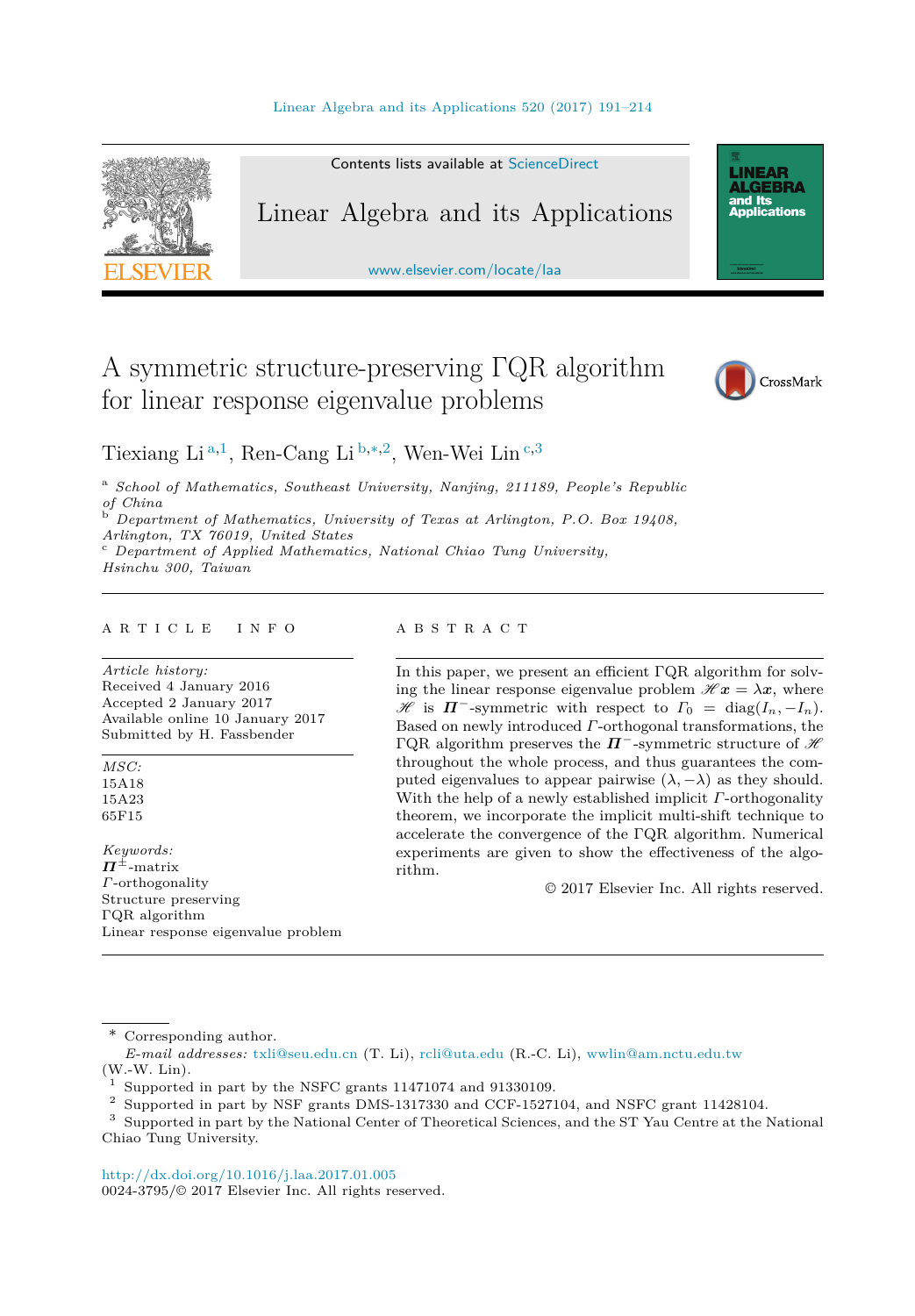## <span id="page-1-0"></span>1. Introduction

In this paper, we consider the standard eigenvalue problem of the form

$$
\mathscr{H}\mathbf{x} \equiv \begin{bmatrix} A & B \\ -B & -A \end{bmatrix} \begin{bmatrix} x_1 \\ x_2 \end{bmatrix} = \lambda \mathbf{x},\tag{1.1}
$$

where A and B are  $n \times n$  real symmetric matrices. We refer to it a *linear response eigenvalue problem* (LREP). Any complex scalar  $\lambda$  and nonzero 2*n*-dimensional column vector *x* that satisfy (1.1) are called an *eigenvalue* and its associated *eigenvector*, respectively, and correspondingly,  $(\lambda, x)$  is called an *eigenpair*.

Our consideration of this problem is motivated by Casida's eigenvalue equations in  $[1-4]$ . In computational quantum chemistry and physics, the excitation states and response properties of molecules and clusters are predicted by the linear-response timedependent density functional theory. The excitation energies and transition vectors (oscillator strengths) of molecular systems can be calculated by solving Casida's eigenvalue equations  $[1-3]$ . There has been a great deal of recent work on and interest in developing efficient numerical algorithms and simulation techniques for computing excitation responses of molecules and for material designs in energy science [\[5–12\].](#page-23-0)

Let

$$
\Gamma_0 = \begin{bmatrix} I_n & 0 \\ 0 & -I_n \end{bmatrix}, \ \Pi \equiv \Pi_{2n} = \begin{bmatrix} 0 & I_n \\ I_n & 0 \end{bmatrix}.
$$
 (1.2)

The matrix  $\mathscr{H}$  in (1.1) satisfies

$$
\Gamma_0 \mathscr{H} = \begin{bmatrix} A & B \\ B & A \end{bmatrix} \text{ and } \mathscr{H}\Pi = -\Pi \mathscr{H}. \tag{1.3}
$$

As a result of the second equation in (1.3), if  $(\lambda, x)$  is an eigenpair of  $\mathscr{H}$ , i.e.,  $\mathscr{H}x = \lambda x$ , then  $(-\lambda, \Pi x)$  is also an eigenpair of  $\mathscr{H}$ , and if also  $\lambda \notin \mathbb{R}$ , then  $(\bar{\lambda}, \bar{x})$  and  $(-\bar{\lambda}, \Pi \bar{x})$ are eigenpairs of  $\mathscr H$  as well, where  $\lambda$  is the complex conjugate of  $\lambda$  and  $\bar{x}$  takes entrywise complex conjugation.

Previously in [\[5,6,13\],](#page-23-0) LREP (1.1) was well-studied under the condition that  $\Gamma_0\mathscr{H}$  is positive definite. For the case, all eigenvalues of  $\mathscr H$  are real. Without the positive definite condition, the methods developed in [\[5,6,13\]](#page-23-0) are not applicable.

Let  $\mathbb{J}_n$  be the set of all  $n \times n$  diagonal matrices with  $\pm 1$  on the diagonal and set

$$
\boldsymbol{\Gamma}_{2n} = \{\text{diag}(J, -J) : J \in \mathbb{J}_n\}.
$$

Note that  $\Gamma_0 = \text{diag}(I_n, -I_n) \in \mathbf{\Gamma}_{2n}$ . In this paper, we will study an eigenvalue problem for which the condition that  $\Gamma_0\mathscr{H}$  is positive definite is no longer assumed and it in fact includes LREP  $(1.1)$  as a special case. Specifically, we will consider the following eigenvalue problem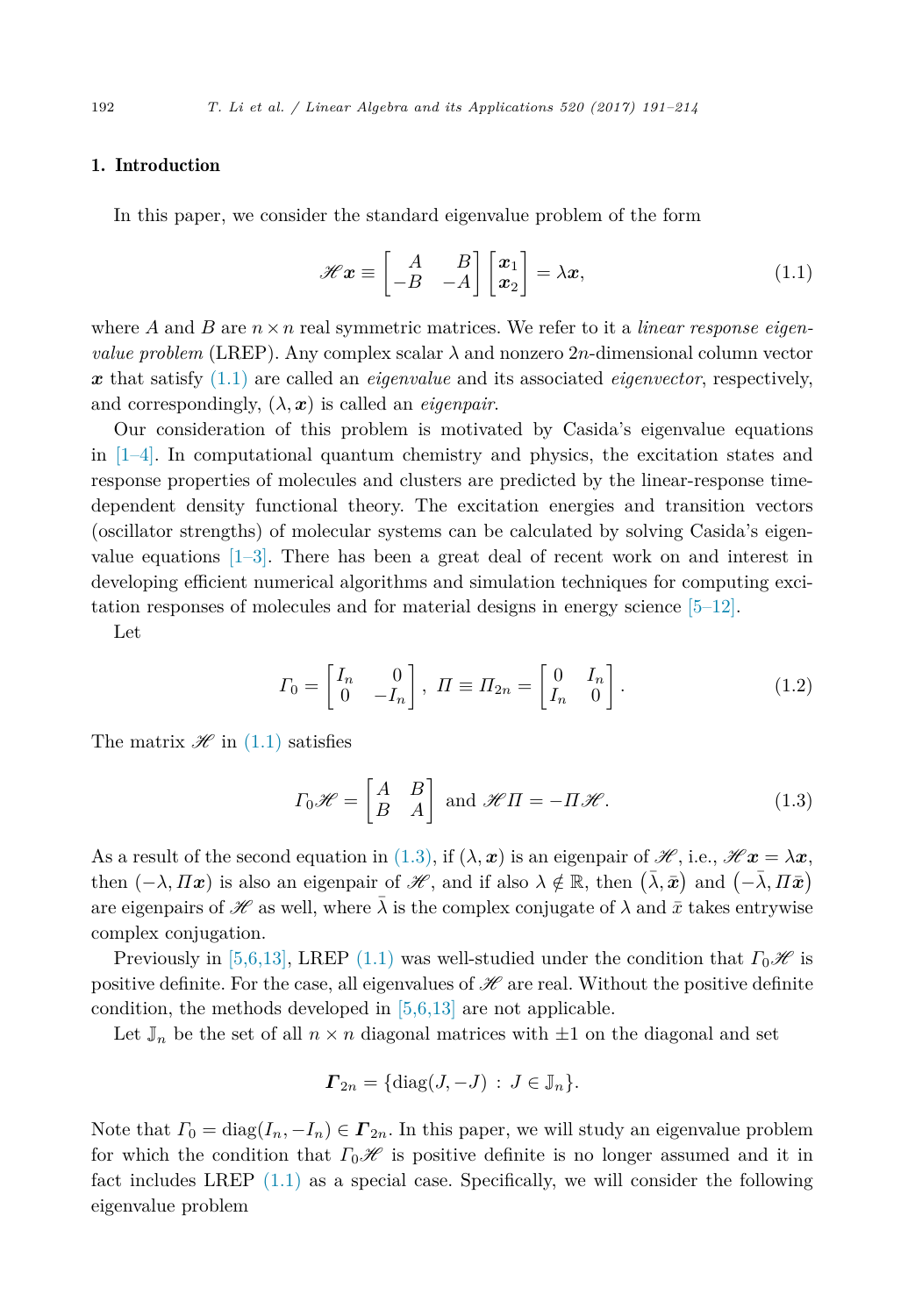*T. Li et al. / Linear Algebra and its Applications 520 (2017) 191–214* 193

$$
\mathcal{H}\mathbf{x} \equiv \begin{bmatrix} A & B \\ -B & -A \end{bmatrix} \mathbf{x} = \lambda \mathbf{x} \tag{1.4a}
$$

<span id="page-2-0"></span>with the structure property:

there is a 
$$
\Gamma = \text{diag}(J, -J) \in \Gamma_{2n}
$$
 with  $J = \text{diag}(\pm 1) \in \mathbb{J}_n$  such  
that  $\Gamma \mathcal{H} = \begin{bmatrix} JA & JB \\ JB & JA \end{bmatrix}$  with  $JA, JB \in \mathbb{R}^{n \times n}$  being symmetric. (1.4b)

There are two reasons for considering this more general eigenvalue problem [\(1.4\).](#page-1-0) The first reason is that this includes [\(1.1\),](#page-1-0) with/without  $\Gamma_0\mathscr{H}$  being positive definite, as a special case, and the second one is that the intermediate eigenvalue problems in our later iterative ΓQR algorithm for solving [\(1.1\)](#page-1-0) are of this kind, i.e., with  $\Gamma \neq \Gamma_0$ .

It can be verified that the second equation in [\(1.3\),](#page-1-0)  $\mathscr{H}\Pi = -\Pi\mathscr{H}$ , still holds in the case of (1.4b). Therefore the same results about the eigenvalue pattern we mentioned for [\(1.1\)](#page-1-0) remain valid. Namely, if  $(\lambda, x)$  is an eigenpair, then  $(-\lambda, \Pi x)$  is also an eigenpair, and if also  $\lambda \notin \mathbb{R}$ , then  $(\bar{\lambda}, \bar{\boldsymbol{x}})$  and  $(-\bar{\lambda}, \Pi \bar{\boldsymbol{x}})$  are eigenpairs as well. Another interesting result is about the *Γ*-orthogonality among the eigenvectors of  $\mathscr{H}$ . Specifically, for two eigenpairs  $(\lambda, x)$  and  $(\mu, y)$  of H if  $\lambda \neq \bar{\mu}$ , then it holds that  $y^H F x = 0$ , where  $y^H$  is the conjugate transpose of  $y$ . This is because using  $(1.4b)$ , we have

$$
\lambda \boldsymbol{y}^\mathrm{H} \boldsymbol{\varGamma} \boldsymbol{x} = \boldsymbol{y}^\mathrm{H} \boldsymbol{\varGamma} \mathscr{H} \boldsymbol{x} = \boldsymbol{y}^\mathrm{H} \mathscr{H}^\mathrm{H} \boldsymbol{\varGamma} \boldsymbol{x} = \bar{\mu} \boldsymbol{y}^\mathrm{H} \boldsymbol{\varGamma} \boldsymbol{x}
$$

and thus  $(\lambda - \bar{\mu})\mathbf{y}^{\mathrm{H}}\Gamma\mathbf{x} = 0$  which yields  $\mathbf{y}^{\mathrm{H}}\Gamma\mathbf{x} = 0$  when  $\lambda \neq \bar{\mu}$ .

The matrix  $\mathscr{H}$  in [\(1.4\)](#page-1-0) has some nice block structures. In fact, the eigenvalue problem [\(1.4\)](#page-1-0) can be transformed into a special Hamiltonian eigenvalue problem

$$
\begin{bmatrix} 0 & JM \\ JK & 0 \end{bmatrix} \begin{bmatrix} \mathbf{y}_1 \\ \mathbf{y}_2 \end{bmatrix} = \lambda \begin{bmatrix} \mathbf{y}_1 \\ \mathbf{y}_2 \end{bmatrix} \text{ with } K = A - B, \quad M = A + B,
$$
 (1.5)

 $y_1 = x_1 - x_2$ , and  $y_2 = x_1 + x_2$ . There are several existing structure-preserving approaches  $[14,15,8,16]$  that can be applied to solve the eigenvalue problem  $(1.1)$ ,  $(1.4)$ , or  $(1.5).$ 

(a) A periodic QR (PQR) algorithm [\[16\]](#page-23-0) can be used to solve the product eigenvalue problem  $(JK)(JM)y_2 = \lambda^2 y_2$  for (1.5). Note that only  $y_2$  is computed directly this way, but *y*<sub>1</sub> can be recovered through  $\lambda$ *y*<sub>1</sub> = *JMy*<sub>2</sub> for nonzero eigenvalues  $\lambda$ . For  $\lambda \neq 0$ , we may take any  $y_1$  such that  $Ky_1 = 0$ . Once  $y_1$  and  $y_2$  are known,  $x_1 = (y_1 + y_2)/2$  and  $x_2 = (y_2 - y_1)/2$  become available. Conceivably, there is a stability concern in recovering  $y_1$  for eigenvalues  $\lambda$  tiny in magnitude. PQR uses orthogonal transformations. Here, the  $n \times n$  block structure in  $(1.4)$  is exploited and the symmetry of the spectrum can be preserved. However, the symmetric structures of *JA* and *JB* are destroyed during the iterations.

(b) The KQZ algorithm [\[8\]](#page-23-0) can be applied to solve  $\mathscr{H}$  in [\(1.1\).](#page-1-0) It uses orthogonal and *Π*-orthogonal transformations. The block structure  $\mathcal{H} \Pi = -\Pi \mathcal{H}$  is preserved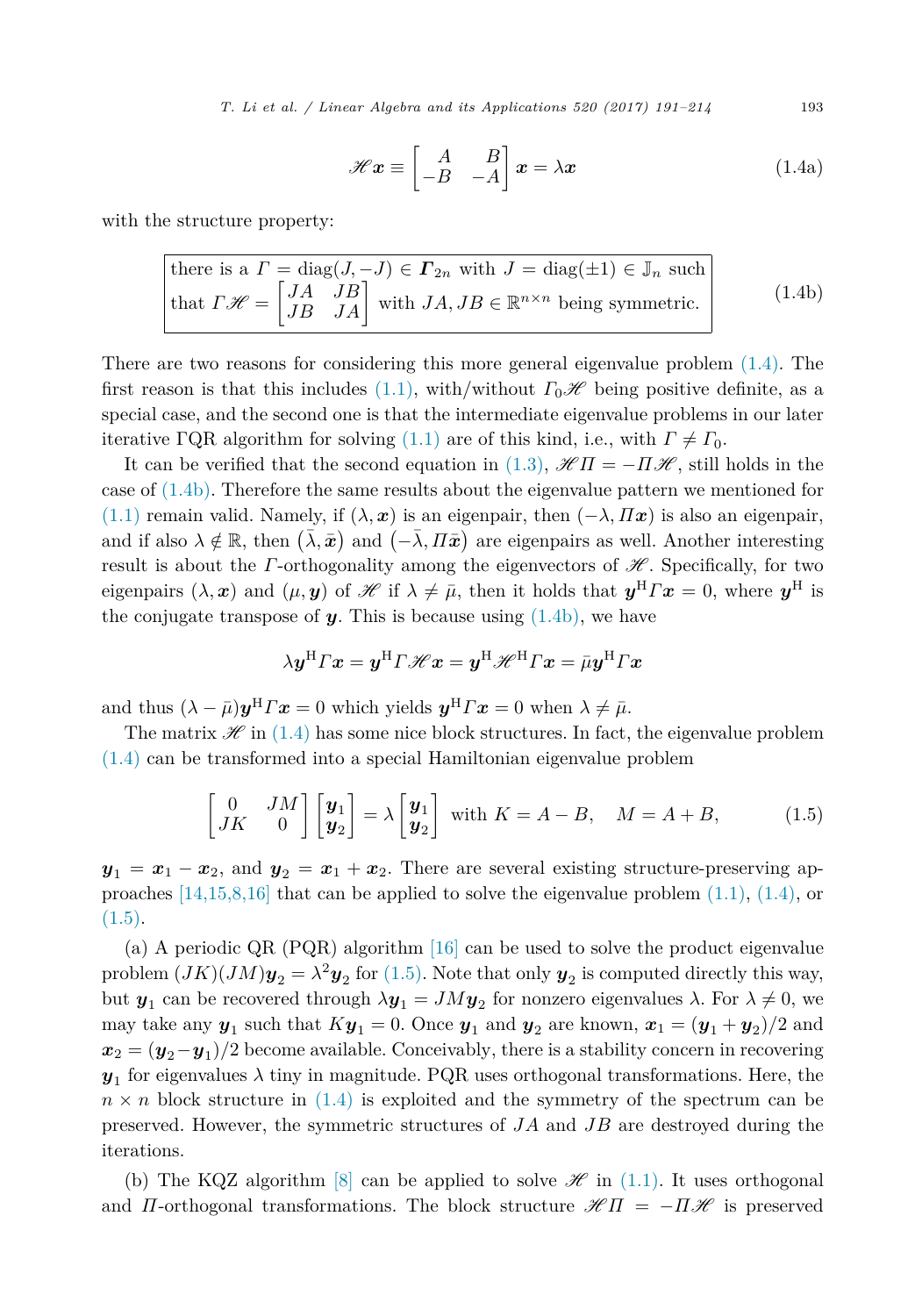during the KQZ iteration. The reduced matrices *JA* and *JB* in [\(1.4b\)](#page-2-0) are no longer symmetric (tridiagonal), but only Hessenberg. It is mathematically different from the PQR algorithm, but they have the similar amount of computational costs. Later at the end of Section [5](#page-15-0) and in Section [6,](#page-19-0) we will show that they are more expensive than the ΓQR algorithm to be presented.

(c) An HR process proposed by Brebner and Grad (BG) [\[14\]](#page-23-0) is used to reduce the product eigenvalue problem  $(JK)(JM)y_2 = \lambda^2 y_2$  to a pseudosymmetric form  $Cz =$ *λ*<sup>2</sup>*J*- *z*, where *C* is symmetric tridiagonal and *J*- is the inertia sign-matrix of *JK* or *JM*. The tridiagonal pseudosymmetry in the BG algorithm is preserved during the HR iterations. The BG algorithm has the similar amount of computational costs as our ΓQR algorithm. However, ill-conditioned *K* and *M* may cause the numerical instability of the BG algorithm during constructing  $J'$ .

(d) The symplectic QR-like algorithm [\[15\]](#page-23-0) can also be applied to solve the special Hamiltonian eigenvalue problem [\(1.5\).](#page-2-0) It uses symplectic transformations. Here the Hamiltonian matrix is reduced to a condensed Hamiltonian form  $\begin{bmatrix} H_1 & H_3 \\ H_4 & -H_5 \end{bmatrix}$  $H_2$  −*H*<sub>1</sub> 1 with  $H_1$ and  $H_2$  being diagonal and  $H_3$  being symmetric tridiagonal, and then the  $H_3$ -block will be made to converge to a quasi-diagonal matrix during the iterative process. The symplectic QR-like algorithm does not really exploit the symmetry properties of *JA* and *JB*. Instability can occur when the symplectic Gaussian elimination matrices at some steps have large condition numbers. This phenomenon cannot be avoided because to maintain the Hamiltonian structure only the Gaussian elimination without pivoting is allowed. Furthermore, the symplectic matrices *Q* in the symplectic QR-like algorithm satisfy  $Q^{\top}JQ = J$ , where  $J = \Gamma_0 \Pi$ . The *Γ*-orthogonal matrices *Q* in our ΓQR algorithm (to be presented) satisfy  $Q\Pi = \Pi Q$  and  $Q^{\dagger} \Gamma Q = \Gamma'$  with  $\Gamma, \Gamma' \in \Gamma_{2n}$ .

(e) The Hamiltonian QR-algorithm [\[17\]](#page-23-0) uses symplectic orthogonal transformations but it is only suitable for a very special Hamiltonian eigenvalue problem such as in [\(1.1\)](#page-1-0) or  $(1.5)$  with rank $(B)$  being one, or as in  $(1.5)$  with rank $(K)$ , or rank $(M)$  being one.

The main task of this paper is to develop iterative  $\Gamma$ QR algorithms for solving [\(1.4\),](#page-1-0) while exploiting the inherent structures in H and *Γ* for better numerical efficiency, based on  $(\Gamma, \Gamma')$ -orthogonal transformations with  $\Gamma, \Gamma' \in \Gamma_{2n}$  to be defined in Section [2.](#page-4-0) The transformations preserve the symmetry structures in  $\Gamma \mathcal{H}$  and the diagonal structure of *Γ*. These ΓQR algorithms may be viewed as extensions of the HR algorithm proposed in [\[18\],](#page-23-0) a pioneering work for solving the eigenvalue problem of an  $n \times n$  matrix  $\mathscr A$  having the property that there exists a so-called *pseudo-orthogonal* matrix *H* in the sense that  $H<sup>T</sup> J H = J'$  for some *J* = diag( $\pm 1$ ) and *J'* = diag( $\pm 1$ ) such that  $H<sup>-1</sup> \mathscr{A} H = R$  is upper triangular. The HR algorithm, however, cannot be applied to LREP  $(1.4)$  directly as it does not recognize the  $2 \times 2$  block structure, among others.

Throughout this paper, we assume that  $\mathscr{H}$  in [\(1.1\)](#page-1-0) is nonsingular, and thus 0 is not its eigenvalue.

The rest of this paper is organized as follows. In Section [2,](#page-4-0) we introduce some basic definitions and state their immediately implied properties. In Section [3,](#page-6-0) we first give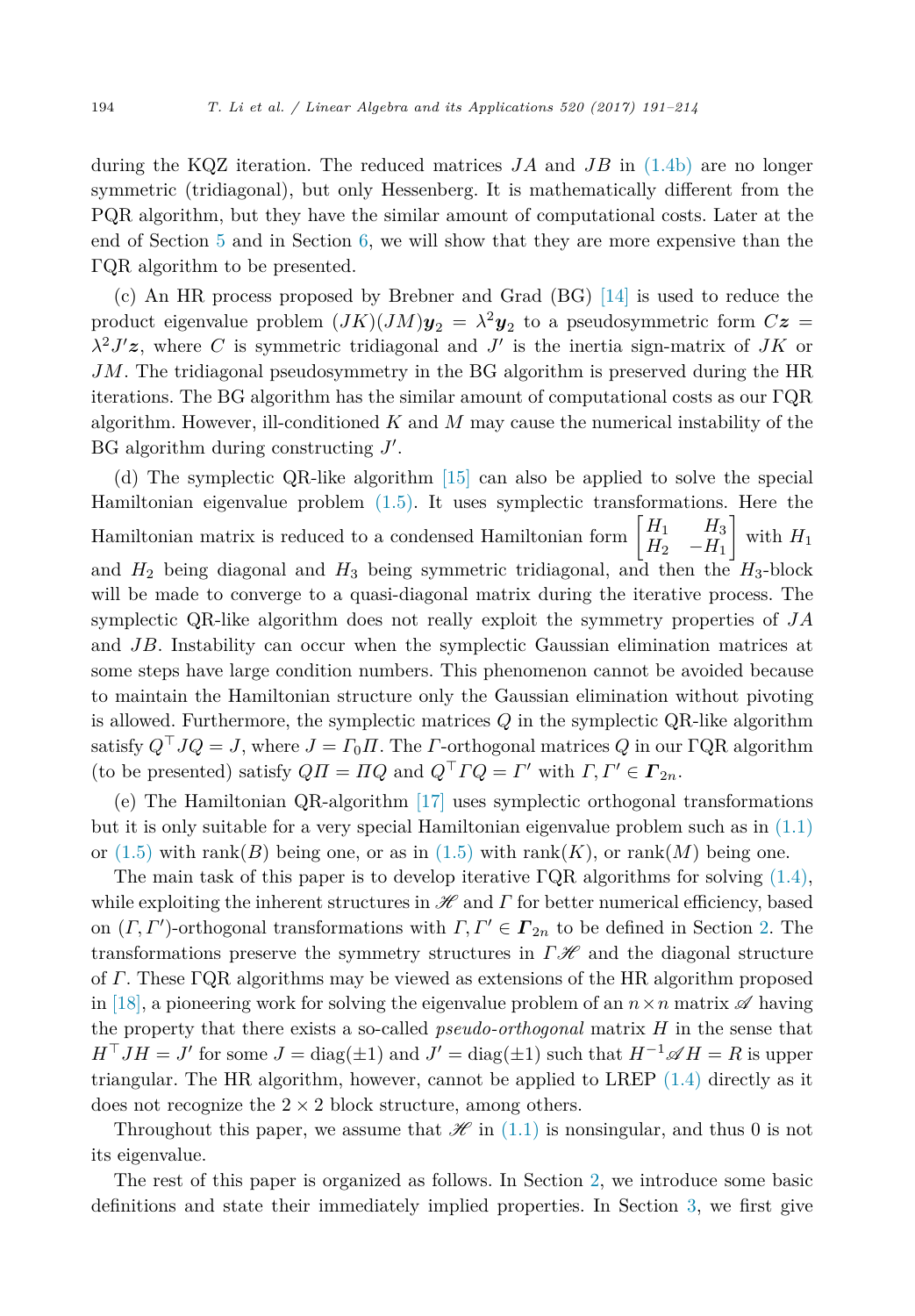<span id="page-4-0"></span>two kinds of *Γ*-orthogonal transformations, and then prove existence and uniqueness of the ΓQR factorization and propose an algorithm to compute the factorization for a given matrix *G* with  $G\Pi = -\Pi G$ . In Section [4,](#page-13-0) we present the  $\mathbf{\Pi}^-$ -upper Hessenberg reduction/tridiagonalization and prove the implicit *Γ*-orthogonality theorem of a *Π*−-matrix *G*. In Section [5,](#page-15-0) we develop ΓQR algorithms for computing all eigenpairs of  $H$  and analyze their convergence with the goal of an efficient implicit multi-shift ΓQR algorithm. Numerical results of the ΓQR algorithm compared to the other existing algorithm are shown in Section [6.](#page-19-0) Finally, some conclusions are drawn in Section [7.](#page-22-0)

**Notation.**  $\mathbb{R}^{n \times m}$  is the set of all  $n \times m$  complex matrices with real entries,  $\mathbb{R}^{n} = \mathbb{R}^{n \times 1}$ , and  $\mathbb{R} = \mathbb{R}^1$ . We denote by  $I_n$  and  $\mathbf{0}_{m \times n}(\mathbf{0}_m)$  the  $n \times n$  identity matrix and  $m \times n$  ( $m \times m$ ) zero matrix, respectively, and their subscripts may be dropped if their sizes can be read from the context.  $\Gamma_0$  and  $\Pi_{2n}$  are reserved as given by [\(1.2\),](#page-1-0) and often the subscript to *Π*2*<sup>n</sup>* is dropped, too, when no confusion is possible. The *j*th column of the identity matrix *I* is  $e_j$  whose size will be determined by the context. We shall also adopt MATLAB-like convention to access the entries of vectors and matrices. Let  $i : j$  be the set of integers from *i* to *j* inclusive. For a vector *u* and a matrix X,  $u_{(i)}$  is the *j*th entry of *u* and  $X_{(i,i)}$ is the  $(i, j)$ th entry of *X*;  $X_{(\mathbb{I}_1, \mathbb{I}_2)}$  is the submatrix of *X* consisting of intersections of all rows  $i \in I_1$  and all columns  $j \in I_2$ ;  $X^{\top}$  is the transpose of *X*. We denote by eig(*A*) the spectrum of matrix  $A$ , and diag( $X, Y$ ) is the 2-by-2 block-diagonal matrix with diagonal blocks *X* and *Y* .

### 2. Definitions and preliminaries

In this section, we introduce several kinds of matrix classes and their essential properties. Recall  $\Pi_{2n}$  defined in [\(1.2\).](#page-1-0)

**Definition 2.1.** Let  $G \in \mathbb{R}^{2n \times 2m}$  with  $m \leq n$ . *G* is called a  $\Pi^{\pm}$ *-matrix* if

$$
GII_{2m} = \pm \Pi_{2n}G
$$
, i.e.,  $G = \begin{bmatrix} G_1 & G_2 \\ \pm G_2 & \pm G_1 \end{bmatrix}$  with  $G_1, G_2 \in \mathbb{R}^{n \times m}$ . (2.1)

Denote by  $\Pi_{2n\times 2m}^{\pm}$  the set of all  $2n \times 2m$   $\Pi^{\pm}$ -matrices, and  $\Pi_{2n}^{\pm} := \Pi_{2n\times 2n}^{\pm}$  for short.

In this definition and those below, to save space and avoid repetitions, we often pack two statements into one: one for  $\Pi^+$ -matrix and the other for  $\Pi^-$ -matrix. In the same spirit, in definitions/statements in the rest of this paper, any of them with phrases in parentheses is understood that the phrases can be used to replace the phrases immediately before for another definition/statement.

We say a matrix X, possibly nonsquare, is *upper Hessenberg* if  $X_{(i,j)} = 0$  for  $i > j+1$ , *upper triangular* if  $X_{(i,j)} = 0$  for  $i > j$ , and diagonal if  $X_{(i,j)} = 0$  for  $i \neq j$ . This is consistent with the standard definitions of upper Hessenberg, upper triangular, and diagonal matrices which are usually for square matrices.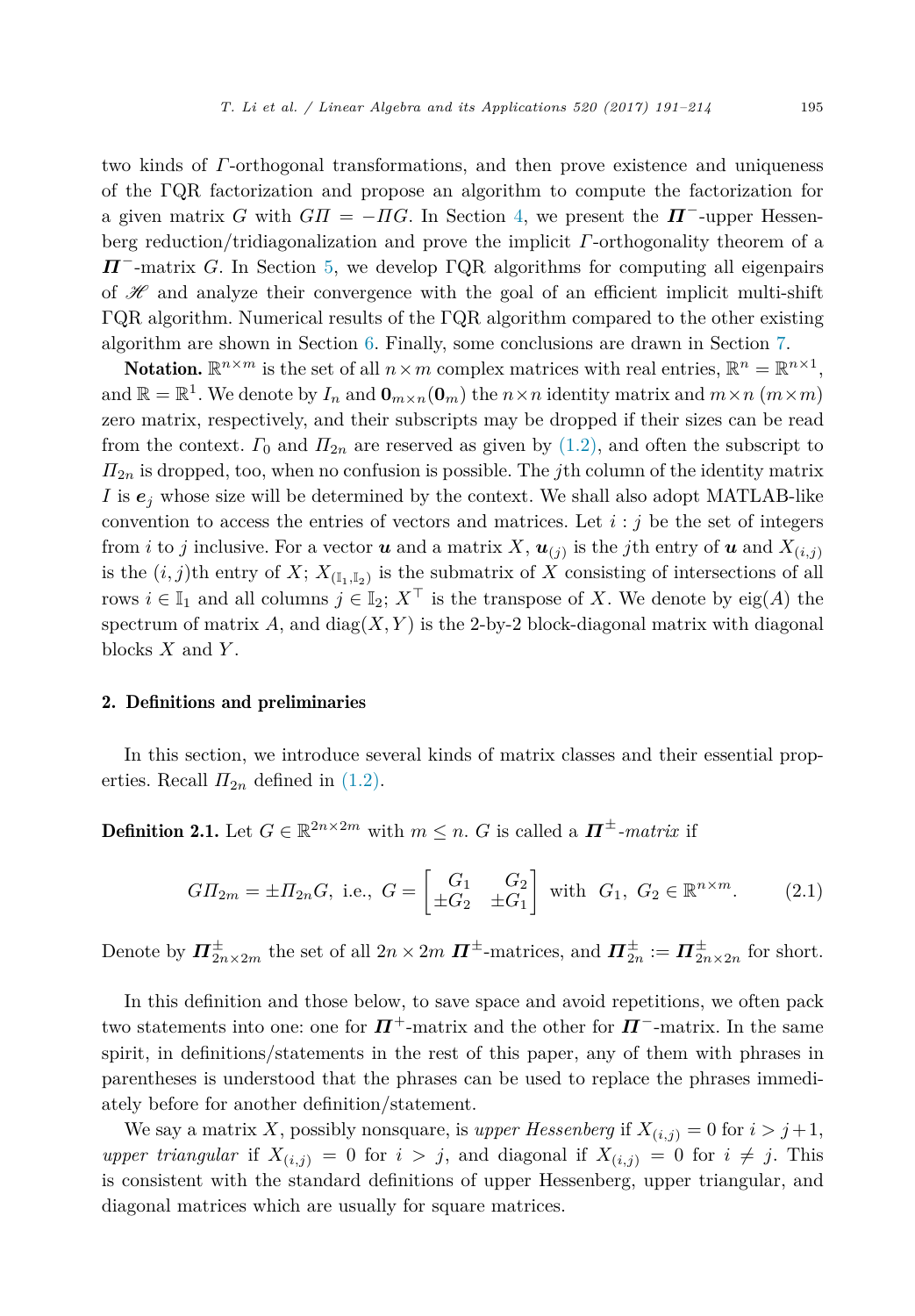<span id="page-5-0"></span>A *quasi-upper triangular matrix* means that it is a block upper triangular matrix with diagonal blocks being  $1 \times 1$  or  $2 \times 2$ . Similarly, a *quasi-diagonal matrix* means that it is a block diagonal matrix with diagonal blocks being  $1 \times 1$  or  $2 \times 2$ .

# **Definition 2.2.** Let  $G \in \mathbf{\Pi}_{2n \times 2m}^{\pm}$  as in [\(2.1\).](#page-4-0)

- 1. *G* is  $\Pi^{\pm}$ -upper Hessenberg if  $G_1$  is upper Hessenberg and  $G_2$  is upper triangular. *G* is *unreduced*  $\Pi^{\pm}$ -*upper Hessenberg* if  $G_1$  is unreduced upper Hessenberg.
- 2. *G* is  $\Pi^{\pm}$ -upper ( $\Pi^{\pm}$ -quasi-upper) *triangular* if  $G_1$  is upper (quasi-upper) triangular and  $G_2$  is strictly upper triangular. Denote by  $\mathbb{U}_{2n\times2m}^{\pm}$   $(\mathbb{q}\mathbb{U}_{2n\times2m}^{\pm})$  the set of all  $2n\times2m$   $\Pi^{\pm}$ -upper  $(\Pi^{\pm}$ -quasi-upper) triangular matrices, and write, for short,  $\mathbb{U}_{2n}^{\pm} := \mathbb{U}_{2n \times 2n}^{\pm}$  and  $q\mathbb{U}_{2n}^{\pm} := q\mathbb{U}_{2n \times 2n}^{\pm}$ .
- 3. *G* is  $\Pi^{\pm}$ -diagonal ( $\Pi^{\pm}$ -quasi-diagonal) if  $G_1$  is diagonal (quasi-diagonal) and  $G_2$  is diagonal. Denote by  $\mathbb{D}^{\pm}_{2n\times2m}$  ( $q\mathbb{D}^{\pm}_{2n\times2m}$ ) the set of all  $2n \times 2n$   $\Pi^{\pm}$ -diagonal ( $\Pi^{\pm}$ -quasidiagonal) matrices, and write, for short,  $\mathbb{D}_{2n}^{\pm} := \mathbb{D}_{2n \times 2n}^{\pm}$  and  $q \mathbb{D}_{2n}^{\pm} := q \mathbb{D}_{2n \times 2n}^{\pm}$ .

Definition 2.3.

- 1. Let  $G \in \mathbf{\Pi}_{2n}^+$  as in [\(2.1\).](#page-4-0) *G* is  $\mathbf{\Pi}^+$ -symmetric ( $\mathbf{\Pi}^+$ -sym-tridiagonal), if  $G_1$  is symmetric (symmetric tridiagonal) and  $G_2$  is symmetric (diagonal).
- 2. Let  $G \in \mathbf{\Pi}_{2n}^-$  as in [\(2.1\).](#page-4-0)  $G$  is  $\mathbf{\Pi}^-$ -symmetric ( $\mathbf{\Pi}^-$ -sym-tridiagonal) with respect to  $\Gamma \in \Gamma_{2n}$  if  $\Gamma G$  is  $\mathbf{\Pi}^+$ -symmetric  $(\mathbf{\Pi}^+$ -sym-tridiagonal).
- 3. *G* is *unreduced*  $\mathbf{\Pi}^{\pm}$ -sym-tridiagonal if it is  $\mathbf{\Pi}^{\pm}$ -sym-tridiagonal and  $G_1$  is unreduced.

The following propositions are direct consequences of [Definitions 2.1–2.3](#page-4-0) and are rather straightforward to verify.

## Proposition 2.1.

- (i)  $G \in \mathbf{\Pi}^{\pm}_{2n\times 2m}$  if and only if  $\Gamma G \in \mathbf{\Pi}^{\pm}_{2n\times 2m}$  and  $G\Gamma' \in \mathbf{\Pi}^{\pm}_{2n\times 2m}$  for any  $\Gamma \in \mathbf{\Gamma}_{2n}$  $and \Gamma' \in \Gamma_{2m}$ .
- (ii) *The inverse of a*  $\Pi^{\pm}$ *-(upper triangular) matrix is still a*  $\Pi^{\pm}$ *-(upper triangular) matrix.*
- (iii) The product  $\widetilde{G}G$  of two  $2n \times 2n$  matrices  $\widetilde{G}$  and  $G$  in their respective categories *belongs to the one as listed in the following tables:*

|  | $\Pi^-$ |  |  |
|--|---------|--|--|
|  | -       |  |  |
|  |         |  |  |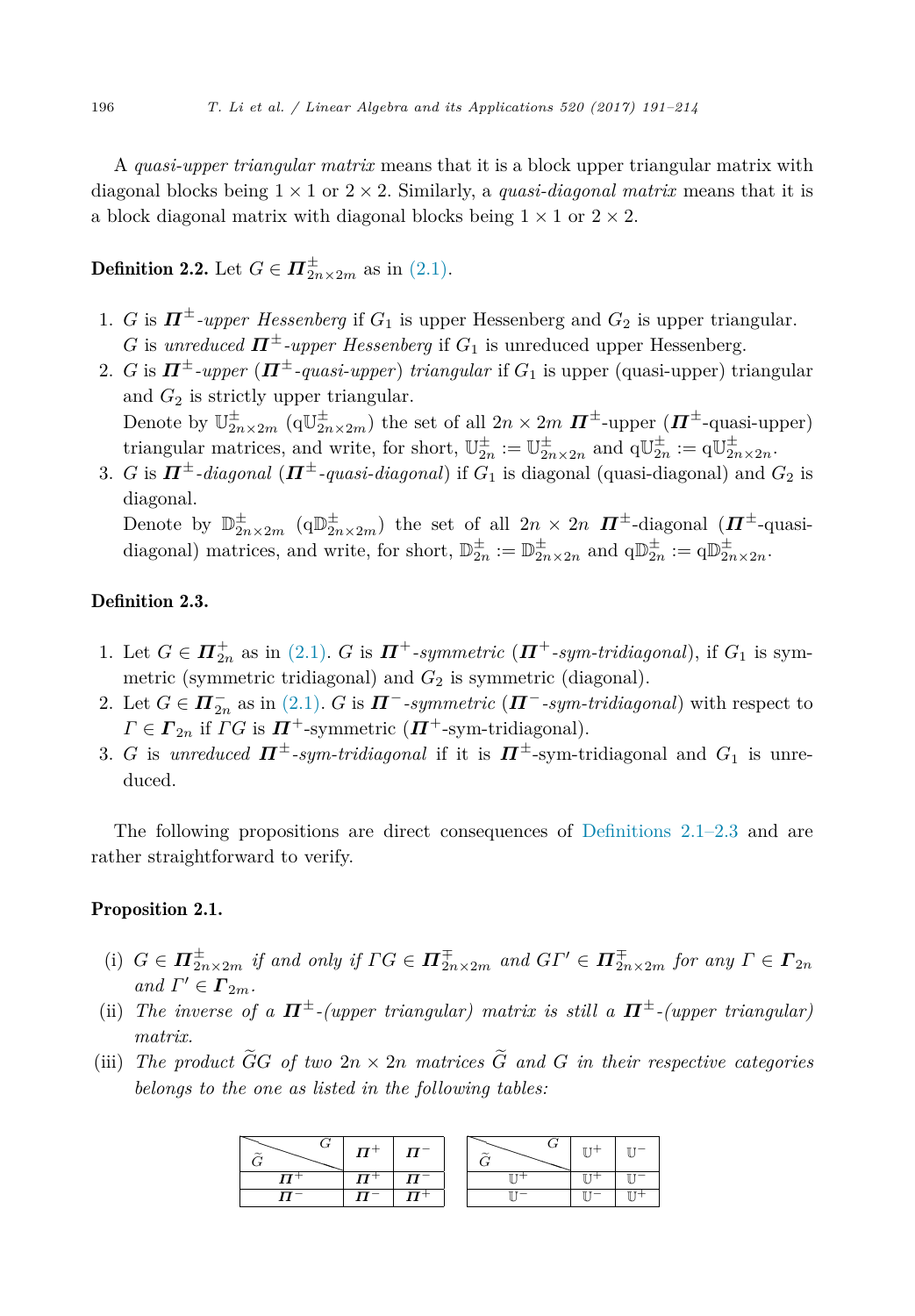<span id="page-6-0"></span>**Proposition 2.2.** Let  $G \in \mathbf{\Pi}_{2n}^-$ . Then  $G$  has  $2n$  eigenvalues, appearing in pairs  $(\lambda, -\lambda)$ *for* real or purely *imaginary eigenvalues*  $\lambda$  *and in quadruples* ( $\pm \lambda$ ,  $\pm \lambda$ ) *for complex eigenvalues*  $\lambda$ *.* 

Proof. By [Definition 2.1,](#page-4-0) it holds that

$$
\det(G - \lambda I) = \det(HG - \lambda \Pi) = \det(G\Pi + \lambda \Pi) = \det(G + \lambda I) = 0.
$$

The assertion follows immediately.  $\square$ 

Definition 2.4.  $Q \in \mathbf{\Pi}_{2n \times 2m}^+$  is *Γ-orthogonal* with respect to  $\Gamma \in \mathbf{\Gamma}_{2n}$  if  $\Gamma' := Q^{\top} \Gamma Q \in \mathbf{\Pi}_{2n}$ *<i>Γ*<sub>2*m*</sub>. Denote by  $\mathbb{O}_{2n \times 2m}^{\Gamma}$  the set of all  $2n \times 2m$  *Γ*-orthogonal matrices, and  $\mathbb{O}_{2n}^{\Gamma} := \mathbb{O}_{2n \times 2n}^{\Gamma}$ for short.

Often, for short, we may say  $Q \in \mathbf{\Pi}_{2n \times 2m}^+$  is *Γ*-orthogonal, by which we mean there is  $\Gamma \in \Gamma_{2n}$  that has the requirement of the definition satisfied. Similarly, we may simply say *Q* is *Γ*-orthogonal. The same understanding applies to the expression  $Q \in \mathbb{O}_{2n \times 2m}^{\Gamma}$ .

**Proposition 2.3.** Let  $Q_i \in \mathbb{O}_{2n}^{\Gamma}$  with respect to  $\Gamma_i \in \Gamma_{2n}$  for  $i = 1, 2$ , and suppose  $\Gamma_2 = Q_1^{\perp} \Gamma_1 Q_1.$ 

- (i)  $Q_1 Q_2 \in \mathbb{O}_{2n}^{\Gamma}$  *with respect to*  $\Gamma_1$ *.*
- (ii)  $Q_i$  *is nonsingular and*  $Q_i^{-1} = \Gamma_{i+1} Q_i^{\top} \Gamma_i$ , where  $\Gamma_3 := Q_2^{\top} \Gamma_2 Q_2$ .

(iii) *If also*  $Q_i \in \mathbb{U}_{2n}^+$ , then  $Q_i = \text{diag}(J_i, J_i)$  for some  $J_i \in \mathbb{J}_n$ .

**Proof.** Items (i) and (ii) follow from Definition 2.4 directly. For item (iii),  $Q_i^{-1} \in \mathbb{U}_{2n}^+$  by [Proposition 2.1\(](#page-5-0)ii). On the other hand, by item (ii),  $Q_i^{-1} = \Gamma_{i+1} Q_i^{\top} \Gamma_i$  which is  $\mathbf{\Pi}^+$ -lower triangular. This implies that  $Q_i = \text{diag}(J_i, J_i)$  for some  $J_i \in \mathbb{J}_n$ , completing the proof of item (iii).  $\Box$ 

#### 3. **ΓQR** factorization

**Definition 3.1.**  $G = QR$  is called a  $\Gamma QR$  *factorization* of  $G \in \mathbf{\Pi}_{2n \times 2m}^-$  with respect to  $\Gamma \in \mathbf{F}_{2n}$  if  $R \in \mathbb{U}_{2n \times 2m}^-$  and  $Q \in \mathbb{O}_{2n}^{\mathbf{F}}$  with respect to  $\Gamma$  or if  $R \in \mathbb{U}_{2m}^-$  and  $Q \in \mathbb{O}_{2n \times 2m}^{\mathbf{F}}$ with respect to *Γ*.

The case when  $R \in \mathbb{U}_{2m}^-$  and  $Q \in \mathbb{O}_{2n \times 2m}^{\Gamma}$  with respect to  $\Gamma$  in this definition corresponds to the so-called *skinny* QR factorization in numerical linear algebra.

**Definition 3.2.** Let 
$$
M = \begin{bmatrix} M_1 & M_2 \ -M_2 & -M_1 \end{bmatrix} \in \mathbf{\Pi}_{2n}^-
$$
, and set  

$$
M_{1i} = (M_1)_{(1:i,1:i)}, \quad M_{2i} = (M_2)_{(1:i,1:i)}.
$$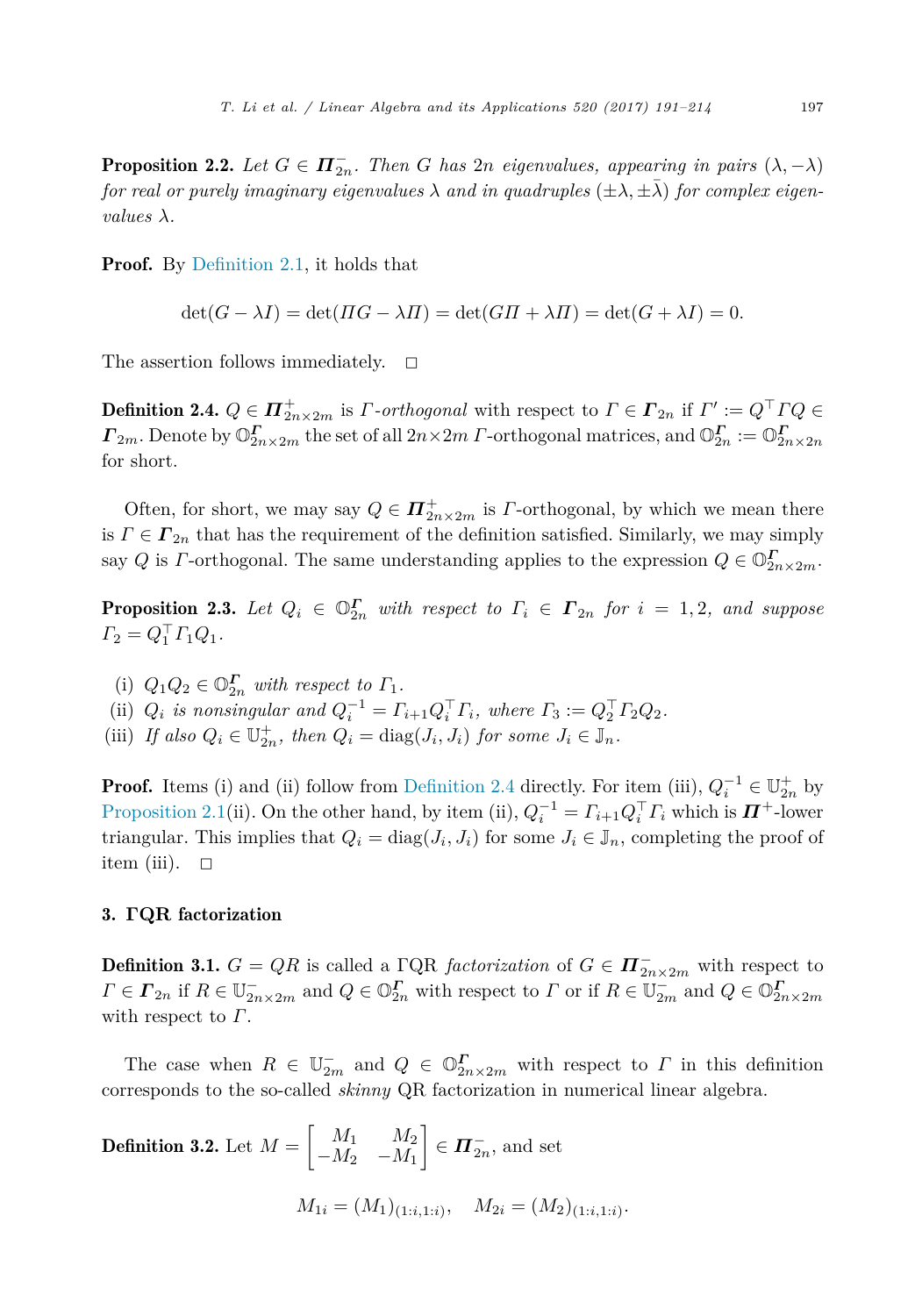<span id="page-7-0"></span> $\begin{bmatrix} M_{1i} & M_{2i} \end{bmatrix}$  $-M_{2i}$  −*M*<sub>1*i*</sub> 1 is called the *i*th *Π*−*-leading principal submatrix* of *M* and its determinant is called the *i*th  $\Pi^-$ *-leading principal minor* of M.

The next theorem shows that almost every  $\Pi^-$ -matrix  $G \in \Pi^-_{2n \times 2m}$  has a  $\Gamma$ QR factorization with respect to a given  $\Gamma \in \Gamma_{2n}$  and the factorization is unique if it is required that the top-left quarter of the *R*-factor has positive diagonal entries.

**Theorem 3.1.** Suppose that  $G \in \mathbf{\Pi}_{2n \times 2m}^{-}(m \leq n)$  has full column rank and  $\Gamma \in \mathbf{\Pi}_{2n}$ .

(i) *If*  $G = QR = QR$  (with  $Q, Q \in \mathbb{O}_{2n \times 2m}^{\Gamma}$  and  $R, R \in \mathbb{U}_{2m}^-$ ) are two  $\Gamma QR$  factoriza*tions of G with respect to Γ, then*

$$
\widetilde{Q}^{\top}\Gamma\widetilde{Q} = Q^{\top}\Gamma Q \in \mathbf{\Gamma}_{2m}
$$

*and there is a*  $\Pi^+$ -diagonal matrix  $D = \text{diag}(J, J)$  with  $J \in \mathbb{J}_m$  such that  $\widetilde{Q} = QD$  $\widetilde{R} = DR$ *. In particular, if the top-left quarters of*  $R$  *and*  $\widetilde{R}$  *have positive diagonal entries, then*  $D = I_{2m}$ *,*  $Q = \widetilde{Q}$ *, and*  $R = \widetilde{R}$ *.* 

(ii) *G has a* ΓQR *factorization with respect to Γ if and only if no Π*−*-leading principal minor of*  $G<sup>T</sup> \Gamma G$  *vanishes.* 

**Proof.** We first prove item (i). Let  $\Gamma' = Q \Gamma TQ$  and  $\Gamma' = Q \Gamma TQ$ . From the assumption we have

$$
\Gamma' R = Q^{\top} \Gamma Q R = Q^{\top} \Gamma \widetilde{Q} \widetilde{R} \Rightarrow Q^{\top} \Gamma \widetilde{Q} = \Gamma' R \widetilde{R}^{-1}.
$$

Similarly,  $\widetilde{Q}^{\top} \Gamma Q = \widetilde{\Gamma}' \widetilde{R} R^{-1}$ . Therefore

$$
\widetilde{\Gamma}'\widetilde{R}R^{-1} = \widetilde{Q}^{\top}\Gamma Q = (Q^{\top}\Gamma\widetilde{Q})^{\top} = (\Gamma'R\widetilde{R}^{-1})^{\top} = \widetilde{R}^{-\top}R^{\top}\Gamma'.\tag{3.1}
$$

Because  $\overline{\Gamma'RR^{-1}} \in \mathbb{U}_{2m}^-$  and at the same time  $R^{-\top}R^{\top}\Gamma'$  is  $\overline{\mathbf{\Pi}}^-$ -lower triangular, we conclude that  $\widetilde{R}R^{-1}$  and  $\widetilde{R}^{-\top}R^{\top}$  must be diagonal. Set

$$
D = \widetilde{R}R^{-1} \in \mathbf{\Pi}_{2m}^{+} \tag{3.2}
$$

which implies  $\widetilde{R}^{-\top}R^{\top} = (\widetilde{R}R^{-1})^{-\top} = D^{-1}$ . Thus, from (3.1) and (3.2), we have  $\widetilde{I}'D =$  $\tilde{Q}^{\top} \Gamma Q$  and  $\Gamma' D^{-1} = Q^{\top} \Gamma \tilde{Q}$ . This implies  $\Gamma' = D\tilde{\Gamma}' D$ , and thus

$$
D^2 = I_{2m}, \quad \Gamma' = \widetilde{\Gamma}' \in \mathbf{\Gamma}_{2m}.
$$

So  $D = \text{diag}(J, -J)$  for some  $J \in \mathbb{J}_m$  and  $\widetilde{R} = DR$ . Furthermore, since  $G = QR = \widetilde{Q}\widetilde{R}$ has full column rank, it follows that  $\ddot{Q} = QD$ .

Now if also the top-left quarters of *R* and  $\widetilde{R}$  have positive diagonal entries, then  $\widetilde{R} = DR$  implies  $D = I_{2m}$ , as expected.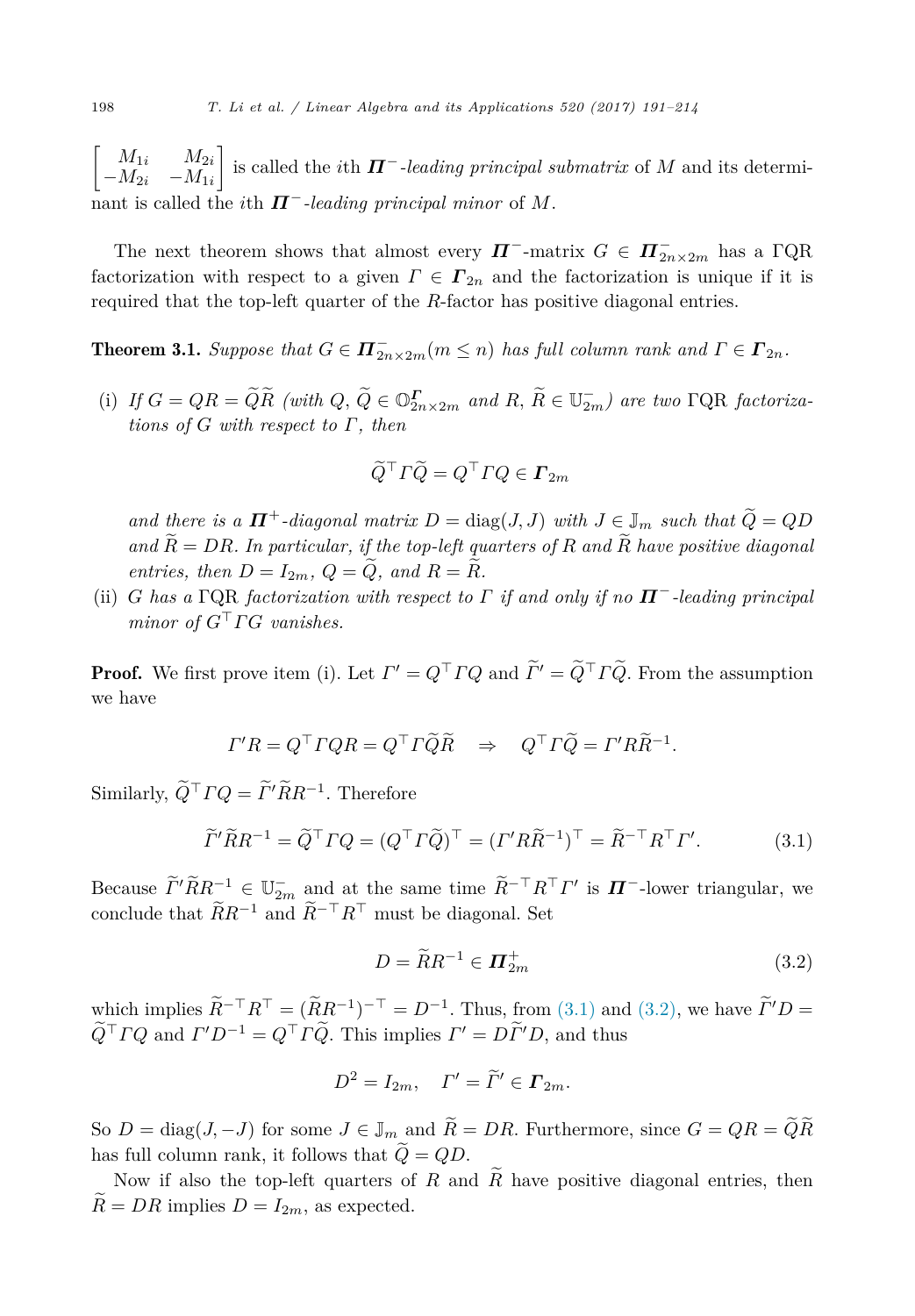<span id="page-8-0"></span>Next we prove item (ii).

Necessity. Let *P* be the permutation matrix

$$
P = [e_1, e_3, \cdots, e_{2m-1} | e_2, e_4, \cdots, e_{2m}] \in \mathbb{R}^{2m \times 2m}.
$$
 (3.3)

Suppose that  $G = QR$  is a  $\Gamma QR$  factorization with respect to  $\Gamma$ , and let  $\Gamma' = Q \Gamma T Q$ . Then

$$
P^{\top}G^{\top}TGP = (P^{\top}R^{\top}P)(P^{\top}I'P)(P^{\top}RP) =: R_{\mathbf{p}}^{\top} \Gamma_{\mathbf{p}}' R_{\mathbf{p}},
$$

where  $R_{\bf p} = P^{\dagger}RP$  is upper triangular and  $\Gamma'_{\bf p} = P^{\dagger}P'P$  is diagonal, as in

$$
R_{\mathbf{p}} = \begin{bmatrix} R_{11} & \cdots & R_{1m} \\ \vdots & \ddots & \vdots \\ 0 & \cdots & R_{mm} \end{bmatrix}, \quad \Gamma_{\mathbf{p}}' = \begin{bmatrix} \Gamma'_{11} & & 0 \\ & \ddots & \\ 0 & & \Gamma'_{mm} \end{bmatrix}
$$
(3.4)

with  $R_{ij} \in \mathbf{\Pi}_2^-$ ,  $R_{ii} =$  $\begin{bmatrix} d_i & 0 \end{bmatrix}$  $0 \quad -d_i$ 1 , and  $\Gamma'_{ii} \in \Gamma_2$  for  $i, j = 1, \dots, m$ . Since *G* has full column rank, it follows that  $\det(\overrightarrow{R}_{ii}) \neq 0$  for  $i = 1, \dots, m$ . Therefore, there is no leading principal minor of  $P^{\top}G^{\top}TGP$  of even order vanishes, i.e., no  $\boldsymbol{\Pi}^-$ -leading principal minor of  $G<sup>T</sup> \Gamma G$  vanishes.

**Sufficiency.** Suppose that  $G \in \mathbf{\Pi}_{2n \times 2m}^{-}$  and no  $\mathbf{\Pi}^{-}$ -leading principal minor of  $M :=$  $G<sup>T</sup> \Gamma G$  vanishes. Then there is an LU factorization of  $M_{\mathbf{p}} := P<sup>T</sup> \Gamma M P$ , i.e.,  $M_{\mathbf{p}} = L_{\mathbf{p}} \widehat{R}_{\mathbf{p}}$ with nonsingular

$$
L_{\mathbf{p}} = \begin{bmatrix} I_2 & 0 \\ L_{21} & I_2 \\ \vdots & \ddots & \vdots \\ L_{m1} & \cdots & L_{m,m-1} & I_2 \end{bmatrix}, \quad \widehat{R}_{\mathbf{p}} = \begin{bmatrix} \widehat{R}_{11} & \cdots & \widehat{R}_{1m} \\ & \ddots & \vdots \\ 0 & & \widehat{R}_{mm} \end{bmatrix}, \quad (3.5)
$$

where  $L_{ij} \in \mathbf{\Pi}_{2}^{+}$  and  $\widehat{R}_{ij} \in \mathbf{\Pi}_{2}^{-}$ . Decompose  $\widehat{R}_{\mathbf{p}}$  as

$$
\widehat{R}_{\mathbf{p}} = \begin{bmatrix} \widehat{R}_{11} & 0 \\ \vdots & \ddots & \vdots \\ 0 & \widehat{R}_{mm} \end{bmatrix} \begin{bmatrix} I_2 & R_{12} & \cdots & R_{1m} \\ \vdots & \ddots & \vdots \\ \vdots & \ddots & \vdots \\ 0 & \ddots & \vdots \\ \vdots & \ddots & \vdots \\ 0 & \ddots & \vdots \end{bmatrix} =: \widehat{D}_{\mathbf{p}} R_{\mathbf{p}} \tag{3.6}
$$

with  $R_{ij} = \widehat{R}_{ii}^{-1} \widehat{R}_{ij} \in \mathbf{\Pi}_{2}^{+}$ . Then we have

$$
M_{\mathbf{p}} = L_{\mathbf{p}} \widehat{R}_{\mathbf{p}} = L_{\mathbf{p}} \widehat{D}_{\mathbf{p}} R_{\mathbf{p}} = R_{\mathbf{p}}^{\top} \widehat{D}_{\mathbf{p}}^{\top} L_{\mathbf{p}}^{\top} = M_{\mathbf{p}}^{\top}.
$$
 (3.7)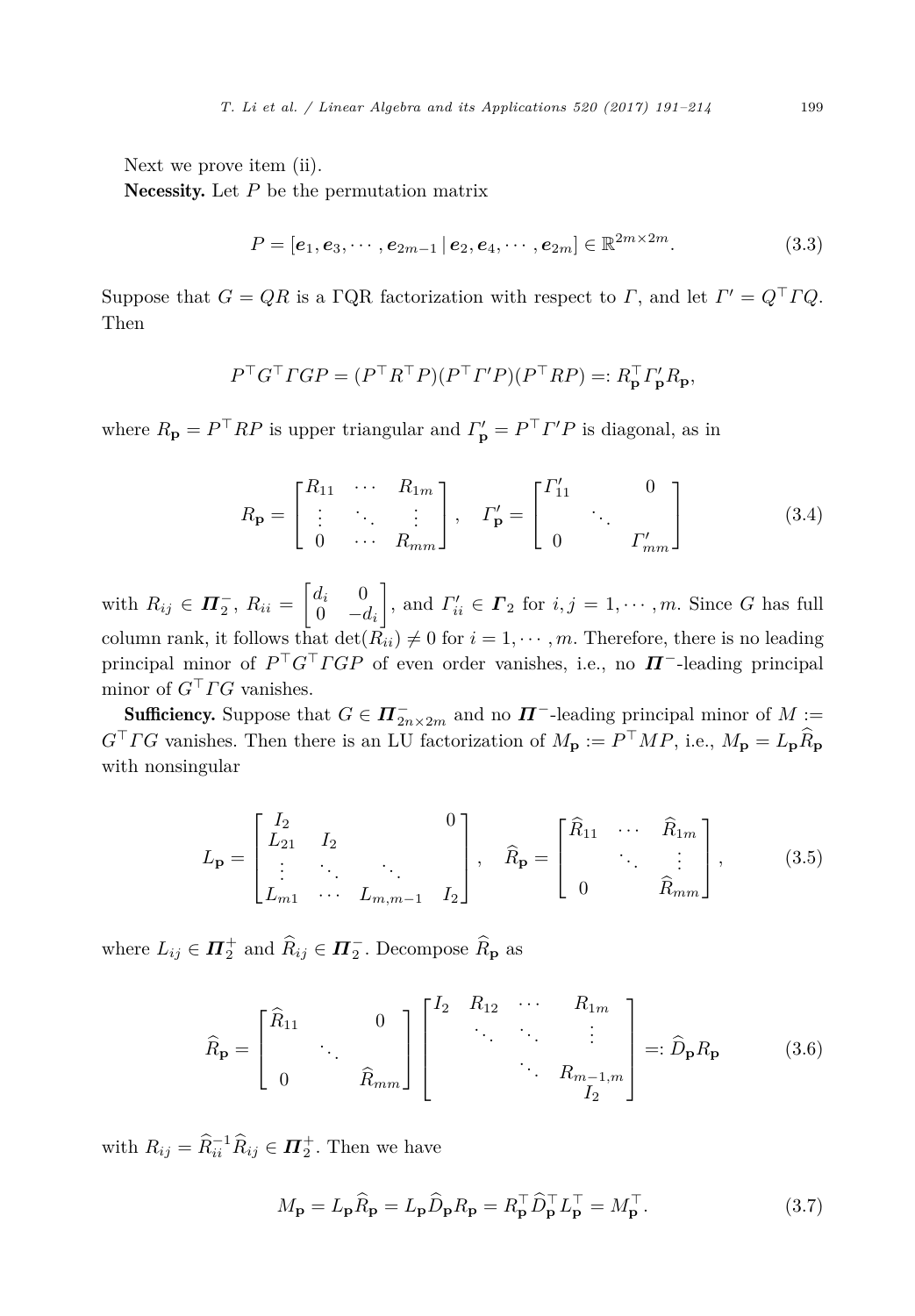The uniqueness of the LU factorization implies that  $L_{\mathbf{p}}^{\perp} = R_{\mathbf{p}}$ . Since  $M_{\mathbf{p}}$  is symmetric, it follows that  $\hat{D}_{\mathbf{p}} = \text{diag}(\{\hat{R}_{ii}\}_{i=1}^m)$  is symmetric. Because  $\hat{R}_{ii} \in \mathbf{\Pi}_2^-$ ,  $\hat{R}_{ii}$  must be of the form  $R_{ii} =$  $\begin{bmatrix} d_i & 0 \\ 0 & 0 \end{bmatrix}$  $0 \quad -d_i$ 1 for  $i = 1, \dots, m$ . Write

$$
\widehat{R}_{ii} = \begin{bmatrix} \sqrt{|d_i|} & 0 \\ 0 & \sqrt{|d_i|} \end{bmatrix} \begin{bmatrix} \text{sgn}(d_i) & 0 \\ 0 & -\text{sgn}(d_i) \end{bmatrix} \begin{bmatrix} \sqrt{|d_i|} & 0 \\ 0 & \sqrt{|d_i|} \end{bmatrix}
$$

and denote

$$
D_{\mathbf{p}}^{1/2} = \text{diag}\left(\left\{ \begin{bmatrix} \sqrt{|d_i|} & 0\\ 0 & \sqrt{|d_i|} \end{bmatrix} \right\}_{i=1}^m \right), \quad \Gamma_{\mathbf{p}}' = \text{diag}\left(\left\{ \begin{bmatrix} \text{sgn}(d_i) & 0\\ 0 & -\text{sgn}(d_i) \end{bmatrix} \right\}_{i=1}^m \right). \tag{3.8}
$$

From  $(3.7)$  and  $(3.8)$  we have

$$
G^{\top} \Gamma G = P M_{\mathbf{p}} P^{\top} = (P L_{\mathbf{p}} D_{\mathbf{p}}^{1/2} P^{\top}) (P \Gamma_{\mathbf{p}}' P^{\top}) (P D_{\mathbf{p}}^{1/2} L_{\mathbf{p}}^{\top} P^{\top}) =: R^{\top} \Gamma' R, \tag{3.9}
$$

where  $R = PD_{\mathbf{p}}^{1/2} L_{\mathbf{p}}^{\top} P^{\top} \in \mathbb{U}_{2m}^{+}$  and  $\Gamma' = PT_{\mathbf{p}}' P^{\top}$ . Let

$$
Q_- := GR^{-1} \Gamma' \in \mathbf{\Pi}^+_{2n \times 2m}.
$$
\n(3.10)

With the help of (3.9), it can be verified that

$$
Q_-^{\top} \Gamma Q_- = (\Gamma' R^{-\top} G^{\top}) \Gamma (GR^{-1} \Gamma') = \Gamma' R^{-\top} (R^{\top} \Gamma' R) R^{-1} \Gamma' = \Gamma'
$$

which says  $Q_-\in\mathbb{O}_{2n\times 2m}^{\Gamma}$ . Therefore

$$
G = (GR^{-1} \Gamma')( \Gamma' R) =: Q_{-} R_{-} \text{ with } R_{-} \in \mathbb{U}_{2m}^{-} \tag{3.11}
$$

to give  $G = QR$ , a  $\Gamma$ QR factorization.  $\Box$ 

Our goal in this paper is to develop a structure-preserving QR-like algorithm to compute all eigenvalues of  $\mathscr{H} \in \Pi_{2n}^-$ . The basic idea is to calculate a sequence of *Γ*-orthogonal matrices {*Qi*}, based on a ΓQR factorization, such that

$$
\mathscr{H}_{i+1} = Q_i^{-1} \mathscr{H}_i Q_i, \quad Q_i^\top \Gamma_i Q_i = \Gamma_{i+1} \quad \text{for } i = 1, 2, \dots,
$$

where initially  $\mathcal{H}_0 = \mathcal{H}$ . For this purpose, at first, we introduce two elementary *Γ*-orthogonal transformations which will be used to zero out a specific entry or entries of a vector. Specifically, given  $\Gamma \in \Gamma_{2n}$  and  $\mathbf{u} \in \mathbb{R}^{2n}$ , we seek  $Q \in \mathbb{O}_{2n}^{\Gamma}$  to zero out some portion of *u*. Two different kinds of matrices *Q* will be used to deal with all possible scenarios that will occur in computing the ΓQR factorizations in [Algorithm 3.1](#page-11-0) later.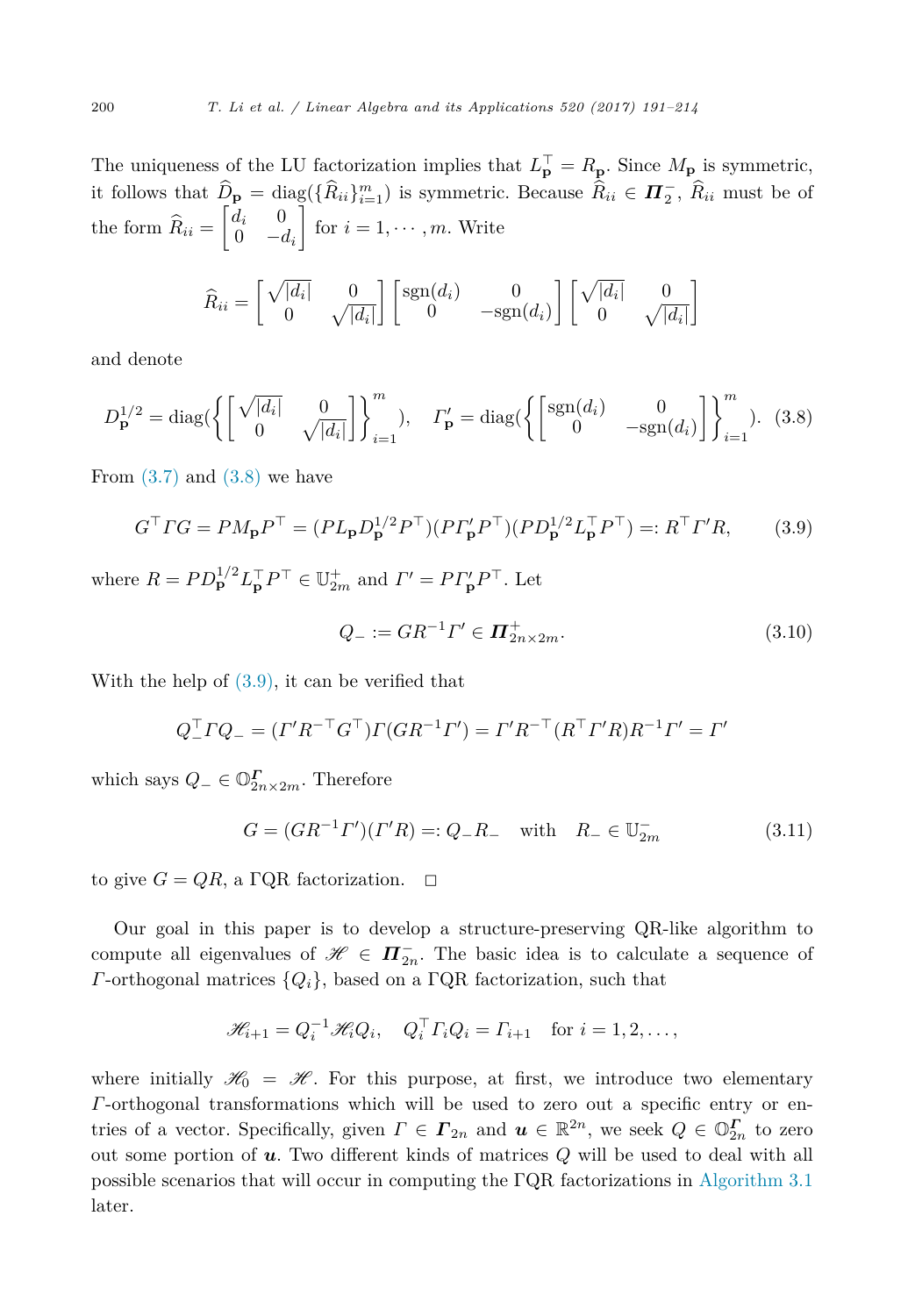<span id="page-10-0"></span>Let  $\mathbf{a} \in \mathbb{R}^k$   $(1 \leq k \leq n)$ ,  $J \equiv \text{diag}(j_1, ..., j_k) \in \mathbb{J}_k$ . Assume that  $\mathbf{a}^\top J \mathbf{a} \neq 0$ . Let  $P_a$  be a permutation which interchanges row 1 and a row *r*  $(2 \le r \le k)$  of *J* such that  $\hat{j}_1 \mathbf{a}^\top J \mathbf{a} =$  $\hat{j}_1 \hat{a}^{\dagger} J \hat{a} > 0$ , where  $\hat{a} = P_a a$  and  $J = P_a J P_a = \text{diag}(\hat{j}_1, ..., \hat{j}_k)$ . A Householder-like transformation is proposed by [\[18\]](#page-23-0) to zero out the elements of  $\hat{a}_{(2:k)}$  as follows. Let

$$
H(\mathbf{a})^{-1} = I - \frac{\hat{\jmath}_1}{\beta} (\hat{\mathbf{a}} - \alpha e_1)(\hat{\mathbf{a}} - \alpha e_1)^\top \hat{J}, \quad \hat{H}(\mathbf{a})^{-1} = H(\mathbf{a})^{-1} P_a,
$$
(3.12a)

where  $\alpha = -\text{sign}(\hat{a}_{(1)})\sqrt{\hat{j}_1\hat{a}^\top\hat{J}\hat{a}}$  and  $\beta = \alpha[\alpha - \hat{a}_{(1)}].$  Then it can be verified that

$$
\widehat{H}(\mathbf{a})^{-1}\mathbf{a} = [H(\mathbf{a})^{-1}P_a]\mathbf{a} = H(\mathbf{a})^{-1}\widehat{\mathbf{a}} = \alpha e_1, \quad \widehat{H}(\mathbf{a})^\top J \widehat{H}(\mathbf{a}) = \widehat{J}.
$$
 (3.12b)

*Hyp\_Householder* (hyperbolic *Householder*) *transformation:* Suppose  $1 \leq \ell < m \leq n$ ,  $u \in \mathbb{R}^{2n}$  and  $\Gamma = \text{diag}(\gamma_1, \dots, \gamma_n, -\gamma_1, \dots, -\gamma_n) \in \Gamma_{2n}$ . There are two cases:

Case 1.  $a \leftarrow u_{(\ell':m')}$  with  $\ell' = n + \ell$  and  $m' = n + m$ ,  $J = \text{diag}(\gamma_{\ell}, \dots, \gamma_m);$ Case 2.  $a \leftarrow u_{(\ell:m)}, J = \text{diag}(\gamma_{\ell}, \ldots, \gamma_m).$ 

Using (3.12) we construct a hyperbolic Householder *Γ*-orthogonal transformation *Q* with respect to *Γ* through its inverse by

$$
Q^{-1} = \begin{cases} \mathcal{Q}_h(\ell' : m'; \mathbf{u}), & \text{case 1;} \\ \mathcal{Q}_h(\ell : m; \mathbf{u}), & \text{case 2,} \end{cases}
$$
  
 :=  $\text{diag}(I_{\ell-1}, \hat{H}(\mathbf{a})^{-1}, I_{n-m}, I_{\ell-1}, \hat{H}(\mathbf{a})^{-1}, I_{n-m}).$  (3.13)

Then it holds that

$$
Q^{-1}u = \hat{u} \text{ with } \begin{cases} \hat{u}_{(\ell'+1:m')} = 0, & \text{case 1;}\\ \hat{u}_{(\ell+1:m)} = 0, & \text{case 2,} \end{cases}
$$
 (3.14)

and  $Q<sup>+</sup> \Gamma Q = \Gamma'$ , where  $\Gamma' = (\gamma'_1, \dots, \gamma'_n, -\gamma'_1, \dots, -\gamma'_n)$  is given by

$$
\begin{cases}\n\gamma_s' = \gamma_s, & s = 1, \dots, \ell - 1 \text{ and } m + 1, \dots, n, \\
\gamma_{s+\ell-1}' = \hat{j}_s, & s = 1, \dots, m - \ell + 1.\n\end{cases}
$$
\n(3.15)

*Hyp\_Givens* (hyperbolic *Givens*) *transformation:* Suppose  $1 \leq \ell \leq n$ ,  $u \in \mathbb{R}^{2n}$  and *Γ* = diag( $\gamma_1, \dots, \gamma_n, -\gamma_1, \dots, -\gamma_n$ ) ∈ **Γ<sub>2n</sub>**. Let  $\alpha \leftarrow \mathbf{u}_{(\ell)}, \beta \leftarrow \mathbf{u}_{(n+\ell)}$ . Define

$$
\begin{cases}\nc = \frac{1}{\sqrt{1-r^2}}, s = \frac{r}{\sqrt{1-r^2}} & \text{with } r = \frac{\beta}{\alpha}, \text{ if } |\alpha| > |\beta|, \\
c = \frac{r}{\sqrt{1-r^2}}, s = \frac{1}{\sqrt{1-r^2}} & \text{with } r = \frac{\alpha}{\beta}, \text{ if } |\alpha| < |\beta|. \n\end{cases}
$$
\n(3.16)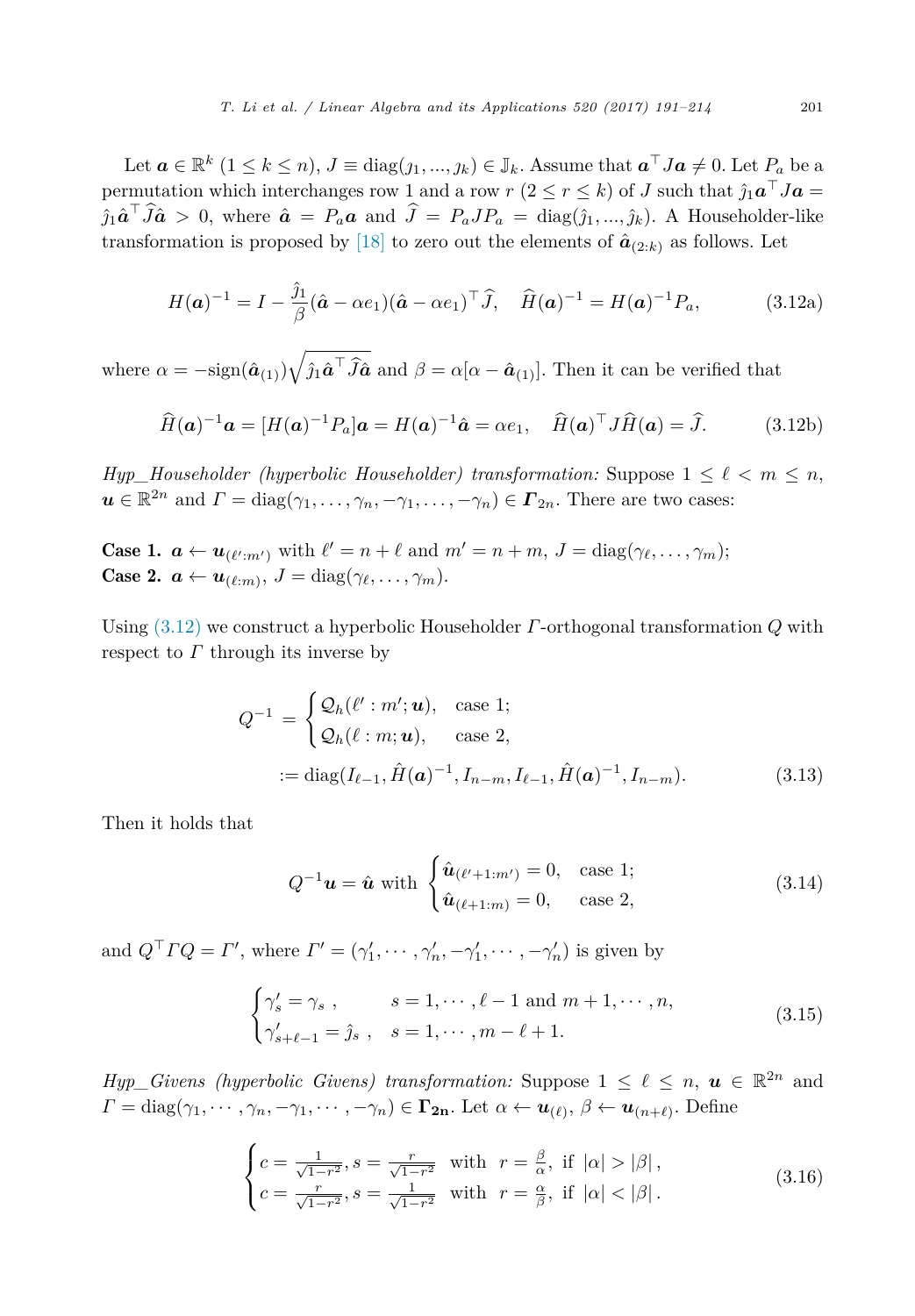#### <span id="page-11-0"></span>Algorithm 3.1 ΓQR factorization.

 $\text{Input: } G \in \mathbf{\Pi}_{2n \times 2m}^{-}, F = \text{diag}(J, -J) \in \mathbf{\Gamma}_{2n} \text{ with } J = \text{diag}(\gamma_1, \dots, \gamma_n), n' \leftarrow 2n;$ **Output:**  $Q \in \mathbb{O}_{2n}^{\Gamma}$  with respect to  $\Gamma$ ,  $\Gamma' = Q^{\top} \Gamma Q \in \mathbb{J}_n$ , and  $R \in \mathbb{U}_{2m}^-$  such that  $G = QR$ ;

1:  $Q \leftarrow I_{2n}, T_{\text{sav}} \leftarrow \Gamma;$ 2: for  $\ell = 1 : m$  do

- 3:  $\ell' \leftarrow n + \ell, \, \boldsymbol{u} \leftarrow G_{(:,\ell)};$
- 4: compute Hyp\_Householder *Γ*-orthogonal transformation:  $\tilde{Q}^{-1} = Q_h(\ell' : n'; \boldsymbol{u})$  with respect to *Γ* (by [\(3.13\)\)](#page-10-0);
- 5:  $Q \leftarrow Q\bar{Q}, G \leftarrow \bar{Q}^{-1}G, \Gamma \leftarrow -\Gamma' \text{ (by (3.15))};$  $Q \leftarrow Q\bar{Q}, G \leftarrow \bar{Q}^{-1}G, \Gamma \leftarrow -\Gamma' \text{ (by (3.15))};$  $Q \leftarrow Q\bar{Q}, G \leftarrow \bar{Q}^{-1}G, \Gamma \leftarrow -\Gamma' \text{ (by (3.15))};$
- $6: \alpha \leftarrow G_{(\ell,\ell)}, \beta \leftarrow G_{(\ell',\ell)};$
- 7: compute Hyp\_Givens *Γ*-orthogonal transformation:  $\tilde{Q}^{-1} = Q_g(\ell; \alpha, \beta)$  with respect to *Γ* (by (3.17));<br>8:  $Q \leftarrow \tilde{Q} \tilde{Q} \leftarrow \tilde{Q}^{-1} \tilde{Q} \Gamma \leftarrow \Gamma'$  (by (3.18)).
- 8:  $Q \leftarrow Q\tilde{Q}, G \leftarrow \tilde{Q}^{-1}G, \Gamma \leftarrow \Gamma' \text{ (by (3.18))};$
- 9:  $\boldsymbol{u} \leftarrow G_{(:,\ell)}$ ;
- 10: compute Hyp—Householder *Γ*-orthogonal transformation:  $\tilde{Q}^{-1} = Q_h(\ell : n; \boldsymbol{u})$  with respect to *Γ* (by  $(3.13)$ ;

11: 
$$
Q \leftarrow Q\tilde{Q}
$$
,  $G \leftarrow \tilde{Q}^{-1}G$ ,  $\Gamma \leftarrow \Gamma'$  (by (3.18));  
12: end for

13: **return**  $Q \leftarrow Q_{(:,[1:m,n+1:n+m])},$   $\Gamma' \leftarrow \Gamma, \Gamma \leftarrow \Gamma_{\text{sav}},$  and  $R = \begin{bmatrix} G_{(1:m,:)} \\ G_{(n+1:n+m,:)} \end{bmatrix}$ .

We construct a hyperbolic Givens *Γ*-orthogonal transformation with respect to *Γ* through its inverse by

$$
Q^{-1} = \mathcal{Q}_g(\ell; \alpha; \beta) = \begin{bmatrix} C & S \\ S & C \end{bmatrix} \in \Pi_{2n}^+, \tag{3.17}
$$

where *C* is obtained from  $I_n$  by resetting  $C_{(\ell,\ell)} = c$  and *S* from  $O_{n \times n}$  by resetting  $S_{(\ell,\ell)} = -s$ . Then we have

$$
Q^{-1}\boldsymbol{u} = \hat{\boldsymbol{u}} \quad \text{with} \quad \hat{\boldsymbol{u}}_{(n+\ell)} = 0,
$$

and  $Q<sup>T</sup> \Gamma Q = \Gamma'$ , where

$$
\begin{cases} \gamma'_{\ell} = \delta \gamma_{\ell}, & \delta = c^2 - s^2 = \pm 1, \\ \gamma'_{j} = \gamma_{j}, & j \neq \ell. \end{cases}
$$
 (3.18)

# Remark 3.1.

- (i) Utilizing the special structure of  $\Pi^-$ -matrix  $G \in \Pi^-_{2n \times 2m}$ ,  $\tilde{Q}^{-1}$  at lines 4, 7 and 10 of Algorithm 3.1 eliminates the  $(n + \ell + 1 : 2n, \ell)$  and  $(\ell + 1 : n, \ell)$  or the  $(n + \ell, \ell)$ th and  $(\ell, n+\ell)$ th or the  $(\ell+1:n,\ell)$  and  $(n+\ell+1:2n,\ell)$  entries of *G* simultaneously, for  $\ell = 1, \ldots, m$ .
- (ii) Upon exit, Algorithm 3.1 computes  $G = QR$ , where  $Q \in \mathbb{O}_{2n}^{\Gamma}$  is a *Γ*-orthogonal matrix with respect to *Γ* and  $R \in \mathbb{U}_{2n \times 2m}^-$ . It is worth noting that  $\Gamma'$  is unknown before  $G = QR$  is computed but it is unique, according to [Theorem 3.1\(](#page-7-0)i).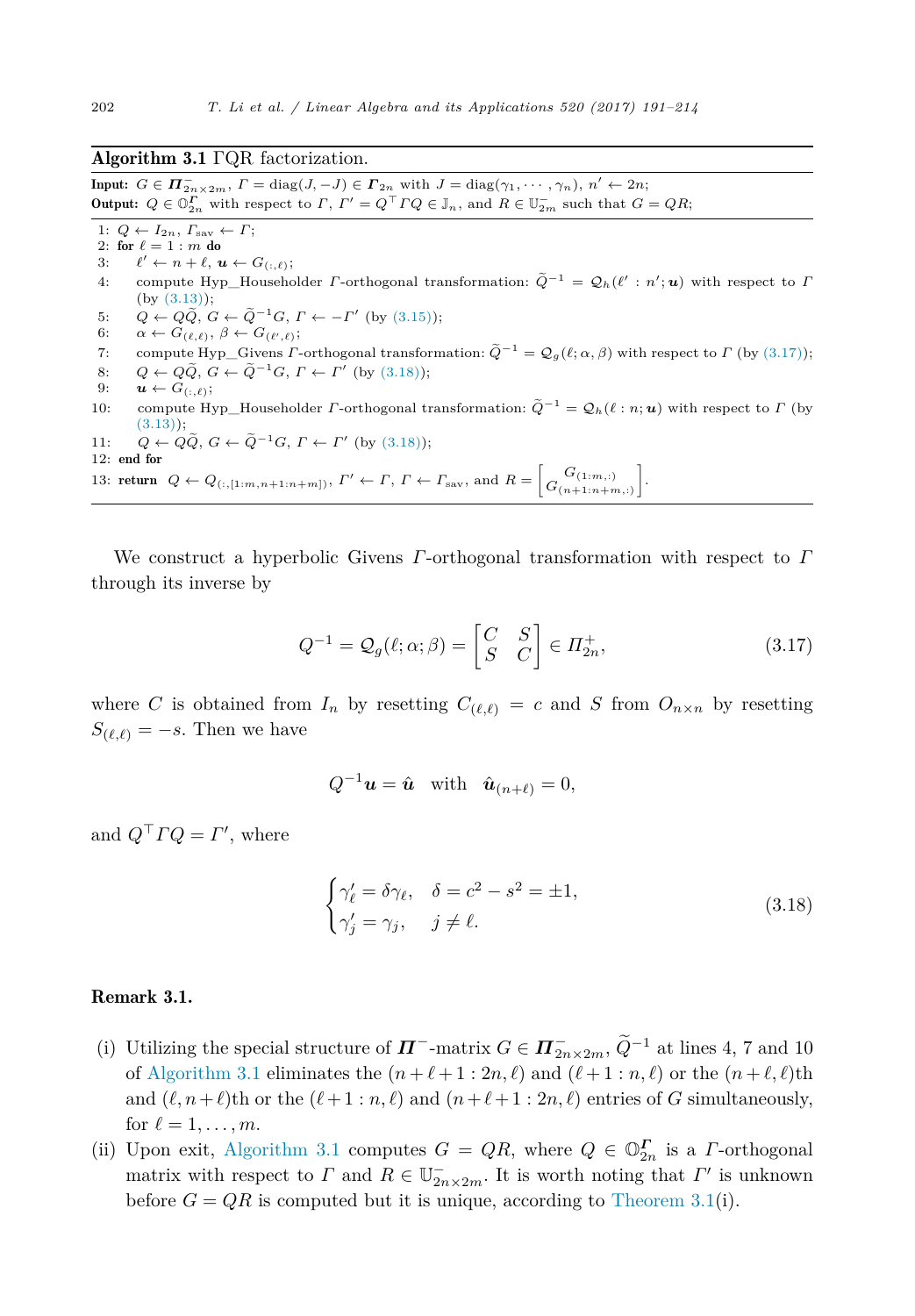In the following, we use a small example with  $n = 3$  and  $m = 2$  by Wilkinson's diagram to illustrate the elimination process in computing a ΓQR factorization of *G*.

> $\sqrt{ }$  $\overline{\phantom{a}}$  $\blacksquare$  $\overline{\phantom{a}}$  $\overline{\phantom{a}}$

| $\times$ | X                              | $\times$                 | $\times$         |                     | $\times$         | $\times$                    | $\times$         | $\times$           |                        | $\times$         | $\times$           | $\overline{0}$   | $\times$         |  |
|----------|--------------------------------|--------------------------|------------------|---------------------|------------------|-----------------------------|------------------|--------------------|------------------------|------------------|--------------------|------------------|------------------|--|
| $\times$ | $\times$                       | $\times$                 | $\times$         |                     | $\times$         | $\times$                    | $\boldsymbol{0}$ | $\times$           | $Q_g(1;\alpha_,\beta)$ | $\times$         | $\times$           | $\overline{0}$   | $\times$         |  |
| $\times$ | $\times$                       | $\times$                 | $\times$         | $Q_h(4:6;u)$        | $\times$         | $\times$                    | $\boldsymbol{0}$ | $\times$           |                        | $\times$         | $\times$           | $\boldsymbol{0}$ | $\times$         |  |
| $\times$ | $\times$                       | $\times$                 | $\times$         |                     | $\times$         | $\times$                    | $\times$         | $\times$           |                        | $\overline{0}$   | $\times$           | $\times$         | $\times$         |  |
| $\times$ | $\times$                       | $\times$                 | $\times$         |                     | $\overline{0}$   | $\times$                    | $\times$         | $\times$           |                        | $\boldsymbol{0}$ | $\times$           | $\times$         | $\times$         |  |
| $\times$ | $\times$                       | $\times$                 | $\times$         |                     | $\overline{0}$   | $\times$                    | $\times$         | $\times$           |                        | $\overline{0}$   | $\times$           | $\times$         | $\times$         |  |
|          |                                |                          |                  |                     |                  |                             |                  |                    |                        |                  |                    |                  |                  |  |
|          |                                |                          |                  |                     | $\times$         | $\times$                    | $\boldsymbol{0}$ | $\times$           |                        | $\times$         | $\times$           | $\boldsymbol{0}$ | $\times$         |  |
|          |                                |                          |                  |                     | $\overline{0}$   | $\times$                    | $\boldsymbol{0}$ | $\times$           |                        | $\overline{0}$   | $\times$           | $\boldsymbol{0}$ | $\times$         |  |
|          |                                | $Q_h(1\!\!:\!\!3;\!\!u)$ | $\boldsymbol{0}$ | $\times$            | $\boldsymbol{0}$ | $\times$                    | $Q_h(5:6;u)$     | $\overline{0}$     | $\times$               | $\boldsymbol{0}$ | $\frac{0}{\times}$ |                  |                  |  |
|          |                                |                          |                  | $= 0^{\frac{1}{2}}$ | $\overline{0}$   | $\times$                    | $\times$         | $\times$           | $=\!\tilde{Q}_4^{-1}$  | $\overline{0}$   | $\times$           | $\times$         |                  |  |
|          |                                |                          |                  |                     | $\overline{0}$   | $\times$                    | $\boldsymbol{0}$ | $\times$           |                        | $\boldsymbol{0}$ | $\times$           | $\boldsymbol{0}$ | $\times$         |  |
|          |                                |                          |                  |                     | $\boldsymbol{0}$ | $\times$                    | $\boldsymbol{0}$ | $\times$           |                        | $\boldsymbol{0}$ | $\overline{0}$     | $\boldsymbol{0}$ | $\times$         |  |
|          |                                |                          |                  |                     |                  |                             |                  |                    |                        |                  |                    |                  |                  |  |
|          |                                |                          |                  |                     | $\times$         | $\times$                    | $\overline{0}$   | $\times$           |                        | $\times$         | $\times$           | $\boldsymbol{0}$ | $\times$         |  |
|          |                                |                          |                  |                     | $\overline{0}$   | $\times$                    | $\boldsymbol{0}$ | $\boldsymbol{0}$   |                        | $\overline{0}$   | $\times$           | $\boldsymbol{0}$ | $\boldsymbol{0}$ |  |
|          | $Q_g(\textbf{2};\alpha,\beta)$ | $\boldsymbol{0}$         | $\times$         | $\boldsymbol{0}$    | $\boldsymbol{0}$ | $Q_h(2:3; {\boldsymbol u})$ | $\boldsymbol{0}$ | $\boldsymbol{0}$   | $\boldsymbol{0}$       | $\boldsymbol{0}$ |                    |                  |                  |  |
|          |                                | $= 2\tilde{Q}_5^{-1}$    |                  | $\overline{0}$      | $\times$         | $\times$                    | $\times$         | $=\!\tilde{Q}_6^-$ | $\overline{0}$         | $\times$         | ×                  | $\times$         |                  |  |
|          |                                | $\overline{0}$           | $\boldsymbol{0}$ | $\boldsymbol{0}$    | $\times$         |                             | $\boldsymbol{0}$ | $\boldsymbol{0}$   | $\boldsymbol{0}$       | $\times$         |                    |                  |                  |  |
|          |                                |                          |                  |                     | $\overline{0}$   | $\overline{0}$              | $\overline{0}$   | ×                  |                        | $\overline{0}$   | $\overline{0}$     | $\boldsymbol{0}$ | $\boldsymbol{0}$ |  |

In general, after *m* steps we have computed  $3m$  *Γ*-orthogonal matrices  $\widetilde{Q}_1^{-1}, \ldots, \widetilde{Q}_{3m}^{-1}$ <br>such that  $(\widehat{Q}_{3m}^{-1} \times \cdots \times \widehat{Q}_1^{-1})G = R$  is a  $\boldsymbol{\Pi}^-$ -upper triangular.

**Remark 3.2.** [Theorem 3.1\(](#page-7-0)ii) reveals that almost all matrices in  $\Pi_{2n \times 2m}^{-}(m \leq n)$  have ΓQR factorizations. In practice, for a given  $2n \times 2m$  **Π**<sup>-</sup>-matrix *G*, one way to construct its ΓQR factorization with respect to given  $\Gamma \in \Gamma_{2n}$  is through reducing *G* to a  $2n \times 2m$  **Π**<sup>−</sup>-upper triangular matrix by a sequence of *Γ*-orthogonal transformations: Hyp\_Householder *Γ*-orthogonal transformations and Hyp\_Givens *Γ*-orthogonal transformations. The Hyp\_Householder transformation in  $(3.12a)$  may not exist if  $\hat{a}^{\top} J \hat{a} = 0$ . Similarly, the Hyp—Givens transformation in [\(3.17\)](#page-11-0) may not exist if  $|\alpha| = |\beta|$ . In [\[19\],](#page-23-0) it is said that these cases can occur when the matrix is artificially designed. There is clearly a numerical stability issue if  $\hat{a}^\top J \hat{a} \approx 0$  or  $|\alpha| \approx |\beta|$ . The danger of severe cancellation can occur and is discussed in [\[20,21\].](#page-23-0) If a dangerous cancellation occurs at some  $\ell$ th step of [Algorithm 3.1,](#page-11-0) it is recommended to pre-multiply the current  $G$  by a randomly generated *Γ*-orthogonal  $\tilde{Q}^{-1}$  with  $\tilde{Q}^{\top} \tilde{\Gamma} \tilde{Q} = \Gamma'$ . Then we set  $G \leftarrow \tilde{Q}^{-1} G$ ,  $\Gamma \leftarrow \Gamma'$ , and continue performing [Algorithm 3.1](#page-11-0) from the  $\ell$ th step. It usually can successfully circumvent the cancellation by this [\[20,21\].](#page-23-0)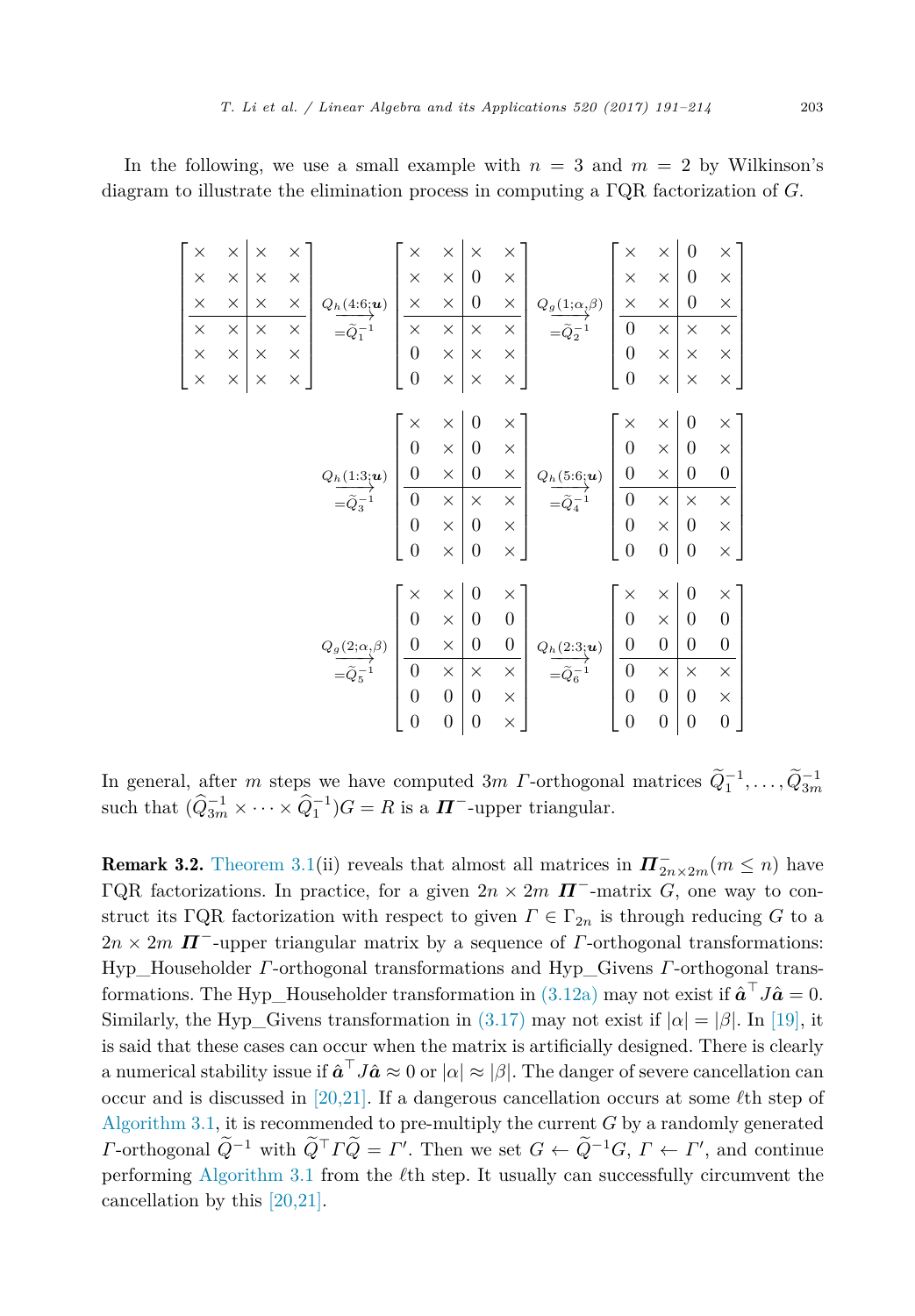#### <span id="page-13-0"></span>4. Implicit *Γ*-orthogonality theorem

Here and hereafter we suppose that  $\mathscr{H} \in \Pi_{2n}^-$  is  $\Pi^-$ -symmetric with respect to  $\Gamma \in \Gamma_{2n}$ .

**Definition 4.1.** Given  $q_1 \in \mathbb{R}^{2n}$  with  $q_1^T T q_1 = \pm 1$ . For  $1 \leq m \leq n$ , the *m*th order *Π*<sup>+</sup>-*Krylov matrix of*  $H$  on  $q_1$  is defined as

$$
K_{2m} \equiv K_{2m}(\mathcal{H}, \mathbf{q}_1)
$$
  
 :=  $\left[\mathbf{q}_1, \mathcal{H}\mathbf{q}_1, \cdots, \mathcal{H}^{m-1}\mathbf{q}_1 | \Pi \mathbf{q}_1, \Pi(\mathcal{H}\mathbf{q}_1), \cdots, \Pi(\mathcal{H}^{m-1}\mathbf{q}_1)\right] \in \mathbb{R}^{2n \times 2m}$ . (4.1)

Let  $\mathcal{K}_{2m} \equiv \mathcal{K}_{2m}(\mathcal{H}, \mathbf{q}_1)$  be the subspace spanned by the columns of  $K_{2m}$ .

**Theorem 4.1.** Let  $K_{2m} \equiv K_{2m}(\mathcal{H}, \mathbf{q}_1)$  be the  $\mathbf{\Pi}^+$ -Krylov matrix (4.1), where  $m \leq n$ . Suppose rank $(K_{2m}) = 2m$ , and let  $K_{2m} = Q_{2m}R_{2m}$  (with  $Q_{2m} \in \mathbb{O}_{2n \times 2m}^{\mathbb{F}}$  and  $R_{2m} \in \mathbb{O}_{2n \times 2m}$  $\mathbb{U}_{2m}^-$ ) be a  $\Gamma$ QR *factorization* with respect to  $\Gamma$  and set  $\Gamma' = Q_{2m}^\top \Gamma Q_{2m} \in \mathbf{\Gamma}_{2m}$ . Then

$$
\mathcal{H}Q_{2m} = Q_{2m}T_{2m} + \boldsymbol{z}_m \boldsymbol{e}_m^\top - \Pi \boldsymbol{z}_m \boldsymbol{e}_{2m}^\top,\tag{4.2a}
$$

$$
Q_{2m}^{\top} \Gamma \mathbf{z}_m = Q_{2m}^{\top} \Gamma(\Pi \mathbf{z}_m) = 0, \tag{4.2b}
$$

$$
T_{2m} = (\Gamma' Q_{2m}^\top \Gamma) \mathcal{H} Q_{2m},\tag{4.2c}
$$

 $for~some~\mathbf{z}_m \in \mathbb{R}^{2n}$ , and  $\mathit{\Gamma'T_{2m}}$  is unreduced  $\boldsymbol{\Pi^+}\text{-}sym\text{-}tridiagonal,$  i.e.,  $T_{2m}$  is unreduced  $\Pi^-$ *-sym-tridiagonal with respect to*  $\Gamma'.$ 

**Proof.** Since  $K_{2m} = Q_{2m}R_{2m}$  has full column rank and is the  $2n \times 2m$   $\mathbf{\Pi}^+$ -Krylov matrix by assumption,  $R_{2m}$  is  $\boldsymbol{\Pi}^+$ -upper triangular and nonsingular and so is  $R_{2m}^{-1}$ . Using  $\mathscr{H}\Pi = -\Pi \mathscr{H}$ , we have

$$
\mathcal{H}K_{2m} = \mathcal{H}\left[\mathbf{q}_1, \mathcal{H}\mathbf{q}_1, \cdots, \mathcal{H}^{m-1}\mathbf{q}_1, \Pi\mathbf{q}_1, \Pi(\mathcal{H}\mathbf{q}_1), \cdots, \Pi(\mathcal{H}^{m-1}\mathbf{q}_1)\right]
$$

$$
= K_{2m}C_{2m} + \mathcal{H}^m\mathbf{q}_1\mathbf{e}_m^{\top} - \Pi(\mathcal{H}^m\mathbf{q}_1\mathbf{e}_2^{\top}), \tag{4.3}
$$

where  $C_{2m} = \text{diag}(C_1, -C_1)$  with  $C_1 =$  $\begin{bmatrix} \mathbf{0}_{(m-1)\times 1}^{\top} & 0 \\ 0 & 0 & 0 \end{bmatrix}$ *I<sup>m</sup>*−<sup>1</sup> **0**(*m*−1)×<sup>1</sup> 1 . Substituting  $K_{2m}$  by  $Q_{2m}R_{2m}$  into (4.3), we get

$$
\mathcal{H}Q_{2m} = Q_{2m} \left[ \underbrace{R_{2m}C_{2m}R_{2m}^{-1} + \Gamma'Q_{2m}^{\top}\Gamma(\mathcal{H}^m\mathbf{q}_1\mathbf{e}_m^{\top} - \Pi\mathcal{H}^m\mathbf{q}_1\mathbf{e}_{2m}^{\top})R_{2m}^{-1}}_{=:T_{2m}} \right]
$$
  
+ 
$$
(I - Q_{2m}\Gamma'Q_{2m}^{\top}\Gamma)(\mathcal{H}^m\mathbf{q}_1\mathbf{e}_m^{\top} - \Pi\mathcal{H}^m\mathbf{q}_1\mathbf{e}_{2m}^{\top})R_{2m}^{-1}.
$$
 (4.4)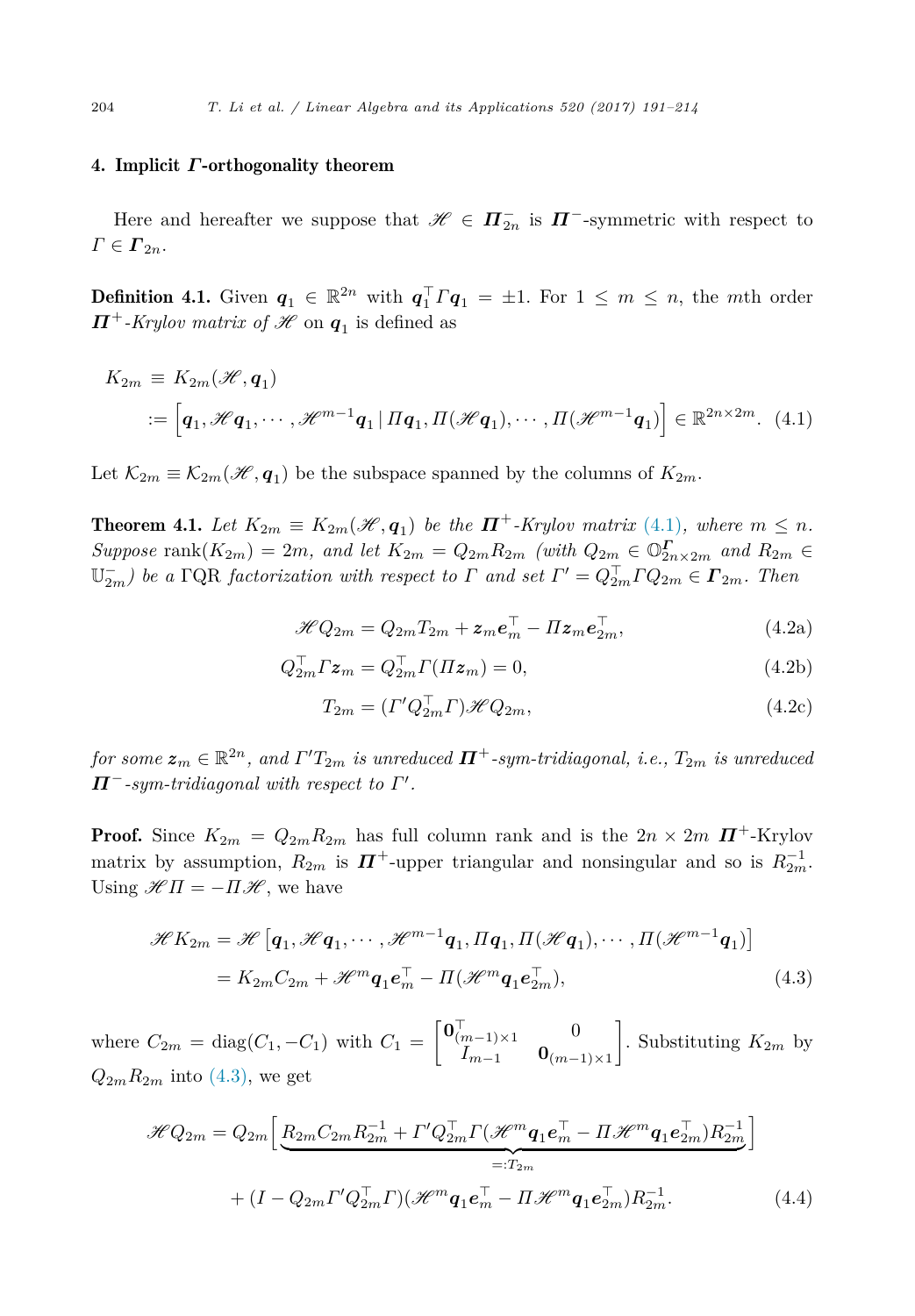<span id="page-14-0"></span>Set  $\gamma_{mm} = e_m^{\top} R_{2m}^{-1} e_m = e_{2m}^{\top} R_{2m}^{-1} e_{2m}$  and  $z_m = \gamma_{mm} (I - Q_{2m} \Gamma' Q_{2m}^{\top} \Gamma) \mathcal{H}^m \mathbf{q}_1$ . From  $(4.4)$ , we have

$$
\mathcal{H}Q_{2m} = Q_{2m}T_{2m} + \boldsymbol{z}_m \boldsymbol{e}_m^{\top} - \boldsymbol{\Pi} \boldsymbol{z}_m \boldsymbol{e}_{2m}^{\top}.
$$
 (4.5)

From the fact that  $Q_{2m}^{\dagger} \Gamma Q_{2m} = \Gamma'$  it follows that

$$
Q_{2m}^{\top} \Gamma \mathbf{z}_m = Q_{2m}^{\top} \Gamma(\Pi \mathbf{z}_m) = 0. \tag{4.6}
$$

Therefore  $(\Gamma' Q_{2m}^{\perp} \Gamma) \mathcal{H} Q_{2m} = T_{2m}$  by (4.5) and (4.6). Because  $C_{2m}$  in [\(4.4\)](#page-13-0) is unreduced *Π*<sup>−</sup>-upper Hessenberg, by [Proposition 2.1](#page-5-0) we know that  $T_{2m}$  is unreduced  $\boldsymbol{\Pi}^+$ -upper Hessenberg. Furthermore, since  $H$  is  $I$ **Γ** -symmetric with respect to Γ,  $Q_{2m}^{\perp}T\mathcal{H}Q_{2m}$ is  $\Pi$ <sup>+</sup>-sym-tridiagonal and thus  $T_{2m}$  is  $\Pi$ <sup>-</sup>-sym-tridiagonal with respect to  $\Gamma'$ . This completes the proof.  $\square$ 

**Theorem 4.2.** Let  $Q_{2m} \in \mathbb{R}^{2n \times 2m}$   $(m \leq n)$  be *Γ*-orthogonal with respect to *Γ* such *that*  $Q_{2m}e_1 = q_1$ *. Let*  $\Gamma' = Q_{2m}^{\perp}\Gamma Q_{2m}$ *. If*  $Q_{2m}$  *satisfies* [\(4.2a\)](#page-13-0) *for some unreduced*  $\Pi^+$ -sym-tridiagonal,  $\Gamma' T_{2m}$  and  $\boldsymbol{z}_m \in \mathbb{R}^{2n}$ , then

$$
K_{2m}(\mathcal{H}, \mathbf{q}_1) = Q_{2m} \Big[ \mathbf{e}_1, T_{2m} \mathbf{e}_1, \cdots, T_{2m}^{m-1} \mathbf{e}_1, \Pi \mathbf{e}_1, \Pi (T_{2m} \mathbf{e}_1), \cdots, \Pi (T_{2m}^{m-1} \mathbf{e}_1) \Big]
$$
  
=:  $Q_{2m} R_{2m}$  (4.7)

*is* a  $\Gamma$ QR *factorization* of  $K_{2m}(\mathcal{H}, \mathbf{q}_1)$  and  $\text{rank}(K_{2m}(\mathcal{H}, \mathbf{q}_1)) = 2m$ .

Proof. It holds that

$$
\mathcal{H}\boldsymbol{q}_1 = \mathcal{H}Q_{2m}\boldsymbol{e}_1 = (Q_{2m}T_{2m} + \boldsymbol{z}_m\boldsymbol{e}_m^\top - \Pi\boldsymbol{z}_m\boldsymbol{e}_{2m}^\top)\boldsymbol{e}_1 = Q_{2m}T_{2m}\boldsymbol{e}_1. \tag{4.8}
$$

Assume that  $\mathscr{H}^{i-1}\mathbf{q}_1 = \mathscr{H}^{i-1}Q_{2m}\mathbf{e}_1 = Q_{2m}T_{2m}^{i-1}\mathbf{e}_1$  holds for  $i = 2, \cdots, m-1$ . Then

$$
\begin{aligned} \mathscr{H}^{i}\bm{q}_{1} &= \mathscr{H} Q_{2m}T_{2m}^{i-1}\bm{e}_{1} \\ &= (Q_{2m}T_{2m} + \bm{z}_{m}\bm{e}_{m}^{\top} - \varPi\bm{z}_{m}\bm{e}_{2m}^{\top})T_{2m}^{i-1}\bm{e}_{1} \\ &= Q_{2m}T_{2m}^{i}\bm{e}_{1} + \bm{z}_{m}\bm{e}_{m}^{\top}T_{2m}^{i-1}\bm{e}_{1} - \varPi\bm{z}_{m}\bm{e}_{2m}^{\top}T_{2m}^{i-1}\bm{e}_{1} . \end{aligned}
$$

It can be verified that  $e_m^T T_{2m}^{i-1} e_1 = e_{2m}^T T_{2m}^{i-1} e_1 = 0$ . Therefore, we have  $\mathscr{H}^i q_1 =$  $Q_{2m}T_{2m}^i$  $e_1$  and thus (4.7) holds. Furthermore,  $R_{2m}$  in (4.7) is nonsingular and  $\boldsymbol{\Pi}^{+}$ -upper triangular. Hence, rank $(K_{2m}(\mathscr{H}, \mathbf{q}_1)) = 2m$ .  $\Box$ 

**Theorem 4.3** *(Implicit*  $\Gamma$ *-orthogonality theorem). Let*  $\mathscr{H} \in \mathbf{\Pi}_{2n}^-$  *be*  $\mathbf{\Pi}^-$ -symmetric with *respect to Γ and*  $Q, \tilde{Q} \in \mathbb{R}^{2n \times 2n}$  *be two Γ-orthogonal*  $\mathbf{\Pi}^+$ *-matrices with respect to*  $\Gamma \in$  $\Gamma_{2n}$ *. Assume*  $Qe_1 = \widetilde{Q}e_1$  *and let* 

$$
\Gamma' = Q^{\top} \Gamma Q, \quad \widetilde{\Gamma}' = \widetilde{Q}^{\top} \Gamma \widetilde{Q}.
$$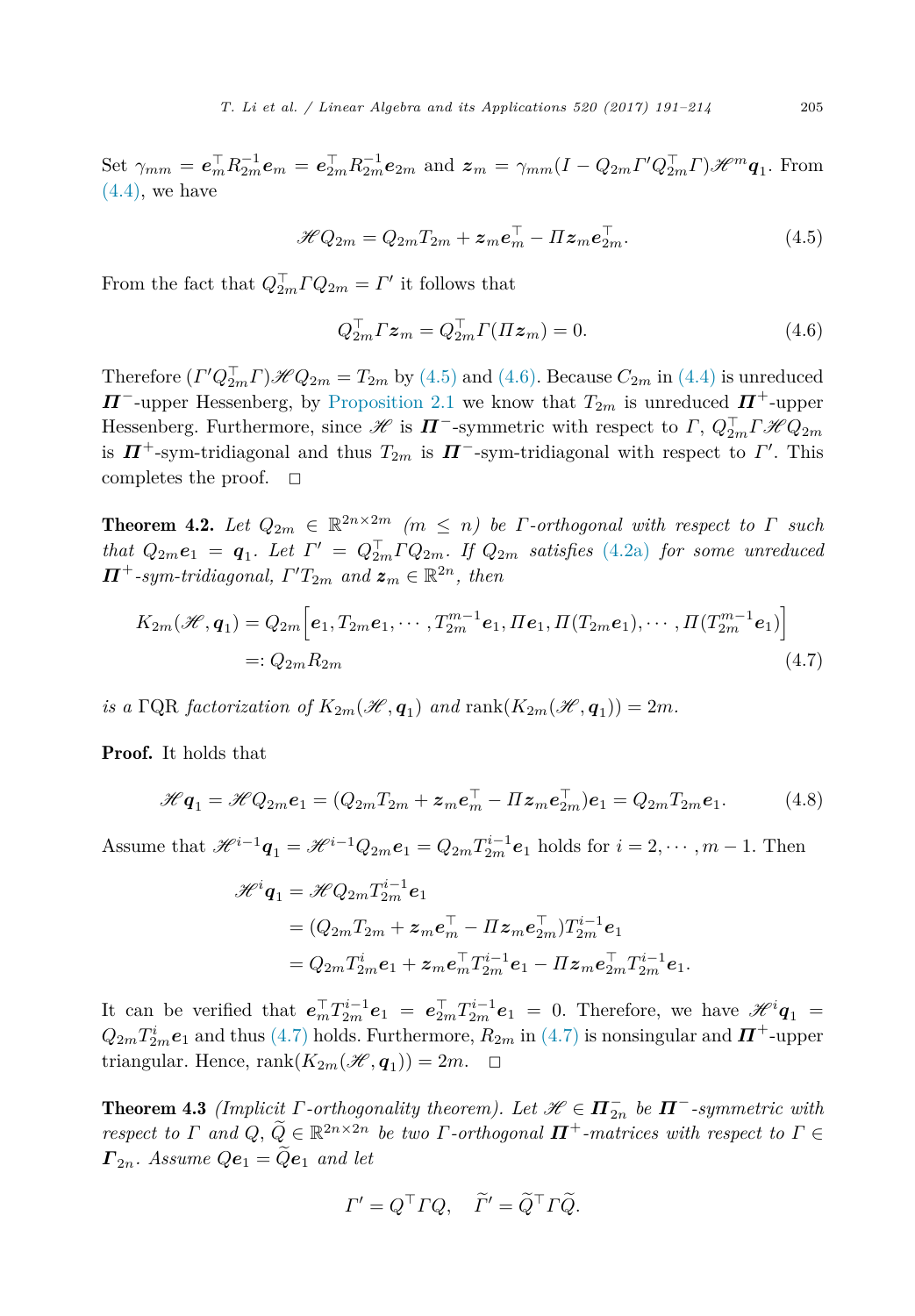#### <span id="page-15-0"></span>Algorithm 5.1 The simple ΓQR algorithm.

Input:  $\mathscr{H} \in \Pi_{2n}^-$  a  $\Pi^{-}$ -symmetric matrix with respect to  $\Gamma \in \Gamma_{2n}$ ; **Output:**  $\Gamma' \mathcal{H} \in \mathrm{qD}_{2n}^{+}$  ( $\Pi^{+}$ -quasi-diagonal). 1:  $\mathcal{H}_1 \leftarrow \mathcal{H}, \Gamma_1 \leftarrow \Gamma, i = 1;$ 2: repeat 3: compute the ΓQR factorization with respect to  $\Gamma_i$ :  $\mathcal{H}_i = Q_i R_i$ ;  $F_i$ <sub> $i+1$ </sub>  $\leftarrow Q_i$ <sup> $\Gamma_i Q_i \in \Gamma_{2n}, \mathscr{H}_{i+1} \leftarrow R_i Q_i;$ </sup> 5:  $i \leftarrow i + 1;$ 6: until convergence  $\mathscr{H} \leftarrow \mathscr{H}_i$ .

If  $\mathcal{H}Q = QT_{2n}$  and  $\mathcal{H}\widetilde{Q} = \widetilde{QT}_{2n}$ , where  $\Gamma'T_{2n}$  and  $\widetilde{\Gamma'T}_{2n}$  are unreduced  $\Pi^+$ -sym*tridiagonal, i.e., T*2*<sup>n</sup> and T*2*<sup>n</sup> are unreduced Π*−*-sym-tridiagonal with respect to Γ*- *and*  $\Gamma'$ , respectively, then  $Q = QD$ ,  $\Gamma' = \Gamma'$ , and  $T_{2n} = DT_{2n}D$  for some  $D = \text{diag}(J, J)$ *with*  $J \in \mathbb{J}_n$ .

**Proof.** By [Theorem 4.2,](#page-14-0) it holds that

$$
K_{2n}(\mathscr{H},Q\mathbf{e}_1)=QR=\widetilde{Q}\widetilde{R}=K_{2n}(\mathscr{H},\widetilde{Q}\mathbf{e}_1),
$$

where *R* and  $\bar{R}$  are nonsingular and  $\bar{H}^+$ -upper triangular. From [Theorem 3.1\(](#page-7-0)i), we know that the ΓQR factorization of the nonsingular  $K_{2n}(\mathcal{H}, Qe_1)$  is unique modulo some  $\Pi$ <sup>+</sup>-diagonal *D* = diag(*J, J*) with *J* ∈ *J<sub>n</sub>*. Thus,  $\widetilde{Q} = QD$ ,  $\widetilde{R} = DR$ , and consequently

$$
\widetilde{\Gamma}' = \widetilde{Q}^{\top} \Gamma \widetilde{Q} = DQ^{\top} \Gamma Q D = D\Gamma' D = \Gamma',
$$
  

$$
\widetilde{T}_{2n} = \widetilde{\Gamma}' \widetilde{Q}^{\top} \Gamma \mathcal{H} \widetilde{Q} = \Gamma' DQ^{\top} \Gamma \mathcal{H} Q D = D(\Gamma' Q^{\top} \Gamma) \mathcal{H} Q D = D T_{2n} D,
$$

as expected.  $\square$ 

#### 5. **ΓQR** algorithms

Based on ΓQR factorizations of *Π*−-matrices and inspired by the usual QR algorithm for the standard eigenvalue problem [\[22\],](#page-23-0) in this section, we will develop structure-preserving ΓQR algorithms for solving the LREP [\(1.4\)](#page-1-0) of a  $\boldsymbol{\Pi}^-$ -symmetric matrix  $\mathscr H$ with respect to  $\Gamma \in \Gamma_{2n}$ . A straightforward extension of the usual QR algorithm is outlined in Algorithm 5.1.

Proposition 5.1. *The following statements hold for* Algorithm 5.1*.*

- (i)  $Q_i^{-1} = \Gamma_{i+1} Q_i^{\top} \Gamma_i$ ,  $\mathcal{H}_{i+1} = Q_i^{-1} \mathcal{H}_i Q_i = R_i \mathcal{H}_i R_i^{-1}$ ,  $\Gamma_{i+1} \mathcal{H}_{i+1} = Q_i^{\top} (\Gamma_i \mathcal{H}_i) Q_i$ .
- (ii)  $\mathscr{H}_{i+1} = (Q_1 \cdots Q_i)^{-1} \mathscr{H}(Q_1 \cdots Q_i), \ \Gamma_{i+1} \mathscr{H}_{i+1} = (Q_1 \cdots Q_i)^\top (\Gamma \mathscr{H})(Q_1 \cdots Q_i).$ *Furthermore,*  $\mathcal{H}_i$  *is*  $\Pi^-$ -symmetric with respect to  $\Gamma_i$ .
- (iii)  $\mathscr{H}_{i+1} = (R_i \cdots R_1) \mathscr{H} (R_i \cdots R_1)^{-1}, \Gamma_{i+1} = (Q_1 \cdots Q_i)^\top \Gamma (Q_1 \cdots Q_i).$
- $(i\mathbf{v})$   $\mathscr{H}^i = (Q_1 \cdots Q_i)(R_i \cdots R_1).$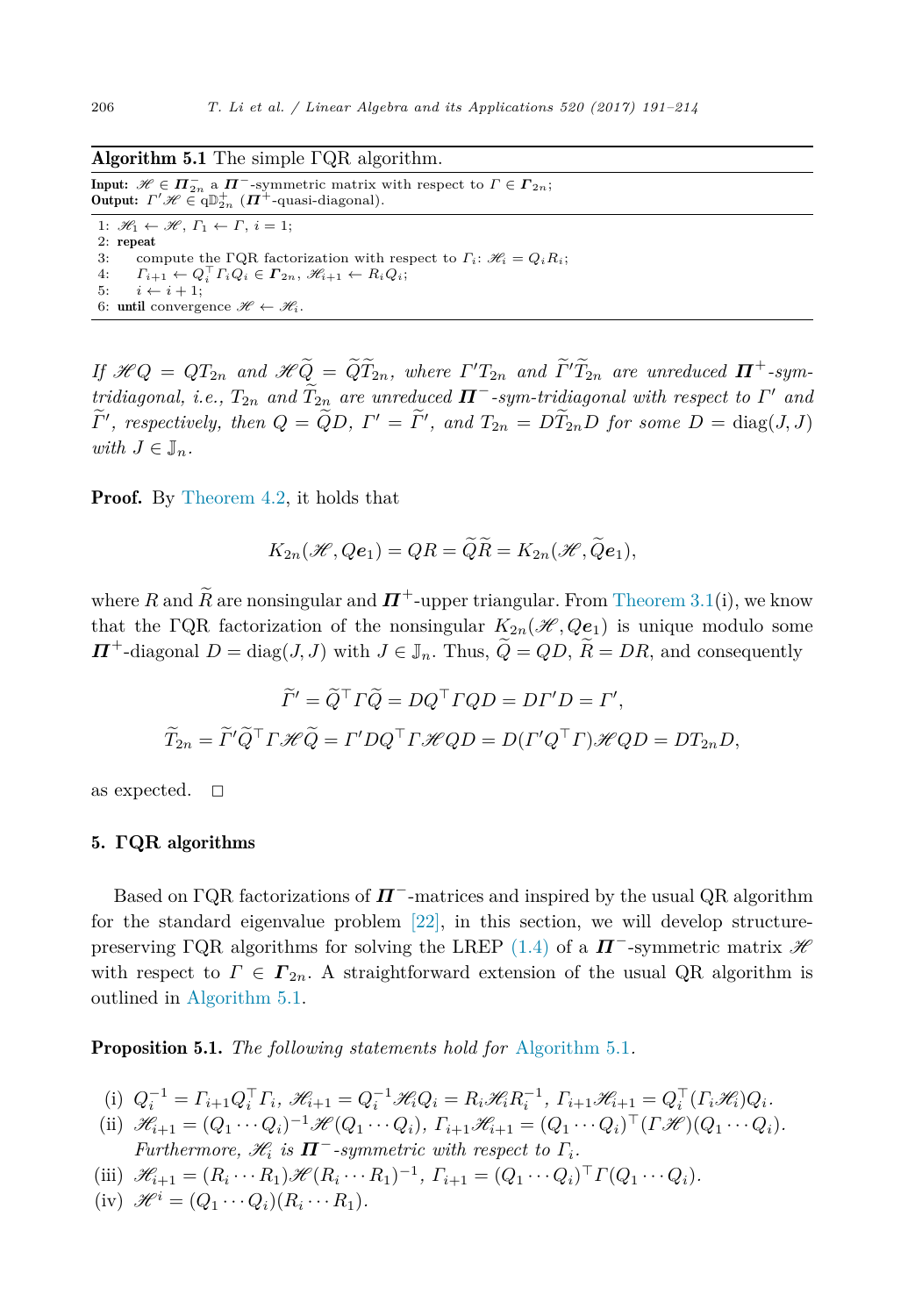Let the spectral decomposition of  $\mathscr H$  be

$$
\mathcal{H}X = X\Lambda \quad \text{with} \quad \Lambda \in \mathbf{q} \mathbb{D}_{2n}^-, \ X \in \mathbf{\Pi}_{2n}^+.
$$
 (5.1a)

For  $P$  as in  $(3.3)$ , we have

$$
P^{\top}AP = \text{diag}(A_1, \cdots, A_\ell) \text{ with } \text{eig}(A_i) = \{\pm \lambda_i\}, \text{ or } \text{eig}(A_i) = \{\pm \lambda_i, \pm \bar{\lambda}_i\}. \tag{5.1b}
$$

In light of the convergence proof of the HR algorithm in [\[18\],](#page-23-0) we can also prove the convergence of [Algorithm 5.1.](#page-15-0)

**Theorem 5.1.** *Given*  $\Gamma \in \Gamma_{2n}$ *, let*  $\mathcal{H} \in \Pi_{2n}^-$  *be*  $\Pi^-$ *-symmetric with respect to*  $\Gamma$  *having the* spectral decomposition (5.1)*. Suppose*  $|\lambda_1| > \cdots > |\lambda_\ell| > 0$  and [Algorithm 5.1](#page-15-0) *is* executable for  $\mathscr H$  *in the sense that all* ΓQR *factorizations at* line 3 *exist.* If the  $\Pi^+$ -LU factorization of  $X^{-1} = L_{\mathbf{x}} U_{\mathbf{x}}$  exists, where  $L_{\mathbf{x}}^{\top}$ ,  $U_{\mathbf{x}} \in \mathfrak{q} \mathbb{U}_{2n}^+$  with  $L_{\mathbf{x}}$  having  $1 \times 1$  *and/or*  $2 \times 2$  *unit diagonal blocks, conforming to the block structure of*  $\Lambda$  *and if the* ΓQR *factorization of*  $X = Q_{\mathbf{x}}R_{\mathbf{x}}$  *with respect to*  $\Gamma$  *exists, then*  $\mathcal{H}_i$  *in* [Algorithm 5.1](#page-15-0) *converges to a*  $\Pi$ <sup> $-$ </sup>*-quasi-diagonal matrix with its eigenvalues*  $\lambda_i$  *emerging in the order*  $of \lambda_1, \lambda_2, \ldots, \lambda_\ell, \text{ as } i \to \infty.$ 

**Proof.** From the assumption, it follows that  $\Lambda^i L_{\mathbf{x}} \Lambda^{-i} = I + E_i$  with  $E_i \to 0$  as  $i \to \infty$ . Let  $(I + R_{\mathbf{x}} E_i R_{\mathbf{x}}^{-1}) = Q_i R_i$  be the FQR factorization with respect to  $\Gamma' := Q_{\mathbf{x}}^{\top} T Q_{\mathbf{x}}$ , and set  $\Gamma_{i+1} := Q_i^{\top} \Gamma' Q_i \in \Gamma_{2n}$ . It holds that  $Q_i \to I_{2n}$  because  $E_i \to 0$ .

For *i* sufficiently large, we have

$$
\mathcal{H}^{i} = X A^{i} X^{-1} = X A^{i} L_{\mathbf{x}} A^{-i} A^{i} U_{\mathbf{x}}
$$

$$
= X (I + E_{i}) A^{i} U_{\mathbf{x}}
$$

$$
= Q_{\mathbf{x}} (I + R_{\mathbf{x}} E_{i} R_{\mathbf{x}}^{-1}) R_{\mathbf{x}} A^{i} U_{\mathbf{x}}
$$

$$
= (Q_{\mathbf{x}} \widetilde{Q}_{i}) \widetilde{R}_{i} R_{\mathbf{x}} A^{i} U_{\mathbf{x}}
$$

which gives a  $\Gamma$ QR factorization of  $\mathcal{H}^i$ . On the other hand,

$$
\mathscr{H}^i = (Q_1 \cdots Q_i)(R_i \cdots R_1)
$$

by [Proposition 5.1\(](#page-15-0)ii). Now apply the uniqueness of the ΓQR factorization as stated in [Theorem 3.1\(](#page-7-0)i) to conclude that there is  $D_i = \text{diag}(J_i, J_i)$  with  $J_i \in J_n$  such that

$$
(Q_{\mathbf{x}}\widetilde{Q}_i)D_i = Q_1 \cdots Q_i, \quad D_i(\widetilde{R}_i R_{\mathbf{x}} \Lambda^i U_{\mathbf{x}}) = R_i \cdots R_1,
$$

and  $\widetilde{I}_{i+1} = \Gamma_{i+1}$ . By [Proposition 5.1\(](#page-15-0)ii), we have

$$
\mathcal{H}_{i+1} = D_i \widetilde{Q}_i^{-1} Q_{\mathbf{x}}^{-1} \mathcal{H} Q_{\mathbf{x}} \widetilde{Q}_i D_i = D_i \widetilde{Q}_i^{-1} R_{\mathbf{x}} A R_{\mathbf{x}}^{-1} \widetilde{Q}_i D_i
$$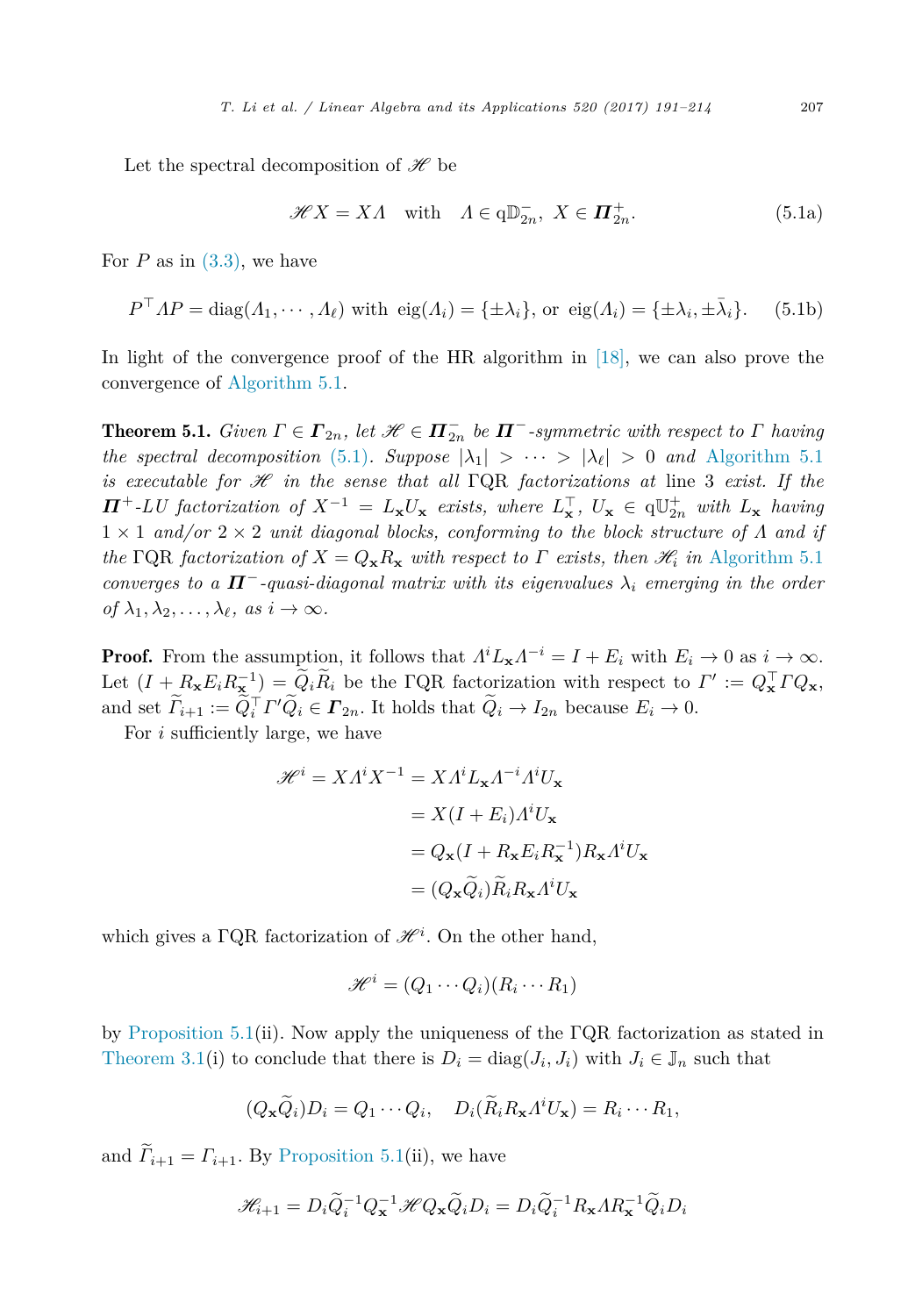#### <span id="page-17-0"></span>Algorithm 5.2 *Π*−-sym-tridiagonalization.

**Input:**  $\Pi$ <sup>-</sup>-symmetric matrix  $\mathscr{H}$  with respect to  $\Gamma = \text{diag}(J, -J)$  with  $J = \text{diag}(\gamma_1, \dots, \gamma_n) \in \mathbb{J}_n$ ; **Output:**  $Q ∈ \mathbb{O}_{2n}^{\Gamma}$  with respect to  $\Gamma$ ,  $\Gamma' = Q^{\top} \Gamma Q ∈ \Gamma_{2n}$ , and  $\mathcal{H}' = Q^{-1} \mathcal{H} Q$  is a  $\Pi^{-}$ -sym-tridiagonal matrix with respect to  $Γ'$ .

1:  $Q \leftarrow I_{2n}, F_{\text{sav}} \leftarrow F, \mathcal{H}_{\text{sav}} \leftarrow \mathcal{H}, n' \leftarrow 2n;$ 

2: for  $\ell = 1 : n - 1$  do<br>3:  $\ell' \leftarrow n + \ell + 1$ .

3:  $\ell' \leftarrow n + \ell + 1, u \leftarrow G_{(:,\ell)};$ 

4: compute Hyp\_Householder *Γ*-orthogonal transformation<sup>1</sup>  $\tilde{Q}^{-1} = Q_h(\ell' : n'; \boldsymbol{u})$  with respect to *Γ* (by [\(3.13\)\)](#page-10-0);

5:  $Q \leftarrow Q\tilde{Q}, \mathscr{H} \leftarrow \tilde{Q}^{-1}\mathscr{H}\tilde{Q}, \Gamma \leftarrow -\Gamma' \text{ (by (3.15))};$  $Q \leftarrow Q\tilde{Q}, \mathscr{H} \leftarrow \tilde{Q}^{-1}\mathscr{H}\tilde{Q}, \Gamma \leftarrow -\Gamma' \text{ (by (3.15))};$  $Q \leftarrow Q\tilde{Q}, \mathscr{H} \leftarrow \tilde{Q}^{-1}\mathscr{H}\tilde{Q}, \Gamma \leftarrow -\Gamma' \text{ (by (3.15))};$ 

 $6: \quad \alpha \leftarrow \mathscr{H}_{(\ell+1,\ell)}, \ \beta \leftarrow \mathscr{H}_{(\ell',\ell)};$ 

7: compute Hyp Givens *Γ*-orthogonal transformation  $\tilde{Q}^{-1} = Q_g(\ell + 1; \alpha, \beta)$  with respect to *Γ* (by  $(3.17)$ ;

8: 
$$
Q \leftarrow Q\tilde{Q}, \mathcal{H} \leftarrow \tilde{Q}^{-1}\mathcal{H}\tilde{Q}, \Gamma \leftarrow \Gamma'
$$
 (by (3.18));

9:  $\boldsymbol{u} \leftarrow \mathscr{H}_{(:,\ell)};$ 

10: Compute Hyp—Householder *Γ*-orthogonal transformation  $\tilde{Q}^{-1} = Q_h(\ell + 1 : n; u)$  with respect to *Γ* (by [\(3.13\)\)](#page-10-0);

11: 
$$
Q \leftarrow Q\tilde{Q}, \mathcal{H} \leftarrow \tilde{Q}^{-1}\mathcal{H}\tilde{Q}, \Gamma \leftarrow \Gamma'
$$
 (by (3.18));  
12: end for

13: return 
$$
\Gamma' \leftarrow \Gamma
$$
,  $\Gamma \leftarrow \Gamma_{\text{sav}}$ ,  $\mathcal{H}' \leftarrow \mathcal{H}$ ,  $\mathcal{H} \leftarrow \mathcal{H}_{\text{sav}}$ ;

<sup>1</sup> We set 
$$
Q_h(\ell : m; \mathbf{u}) = I
$$
 if  $\ell = m$ .

which converges to a  $\Pi^-$ -quasi-diagonal matrix with its eigenvalues emerging in the order of  $\lambda_1, \lambda_2, \ldots, \lambda_\ell$ , as  $i \to \infty$ .  $\Box$ 

In what follows, using [Algorithm 5.1](#page-15-0) as the basis, we focus on developing an efficient structure-preserving ΓQR algorithm to solve the eigenvalue problem [\(1.4\)](#page-1-0) for the *Π*<sup>−</sup>-symmetric matrix  $\mathscr H$  with respect to a given *Γ* such as  $\Gamma_0$  in [\(1.2\).](#page-1-0) To do so, we first reduce  $\mathscr H$  to its  $\boldsymbol{\Pi}^-$ -sym-tridiagonal form with respect to  $\boldsymbol{\Gamma}$  and then use the two special *Γ*-orthogonal transformations described in section [3](#page-6-0) to implicitly carry out lines 3 and 4 in [Algorithm 5.1.](#page-15-0) The first phase, the *Π*−*-sym-tridiagonalization*, is given in Algorithm 5.2. To illustrate the elimination process in the *Π*−-sym-tridiagonalization, we trace actions on a small example with  $n = 4$  in [Fig. 5.1.](#page-18-0) In general, after  $(n - 1)$ steps in  $\mathbf{\Pi}^{-}$ -sym-tridiagonalization, we have computed  $3n-2$  *Γ*-orthogonal matrices  $\ddot{Q}_1, \cdots, \ddot{Q}_{3n-2}$  such that

$$
(\widetilde{Q}_1 \cdots \widetilde{Q}_{3n-2})^{-1} \mathscr{H} (\widetilde{Q}_1 \cdots \widetilde{Q}_{3n-2}) = \mathscr{H}'
$$

is  $\Pi^-$ -sym-tridiagonal with respect to  $\Gamma'.$ 

As in the usual QR algorithm, the shift technique should be incorporated to accelerate the convergence of the simple  $\Gamma$ QR algorithm – [Algorithm 5.1.](#page-15-0) By [Proposition 2.2,](#page-6-0) we choose the filtering polynomials  $p(x)$  as

$$
\begin{cases}\np(x) = (x - \lambda)(x + \lambda) & \text{for real or imaginary } \lambda, \\
p(x) = (x - \lambda)(x + \lambda)(x - \bar{\lambda})(x + \bar{\lambda}) & \text{for complex } \lambda\n\end{cases}
$$
\n(5.2)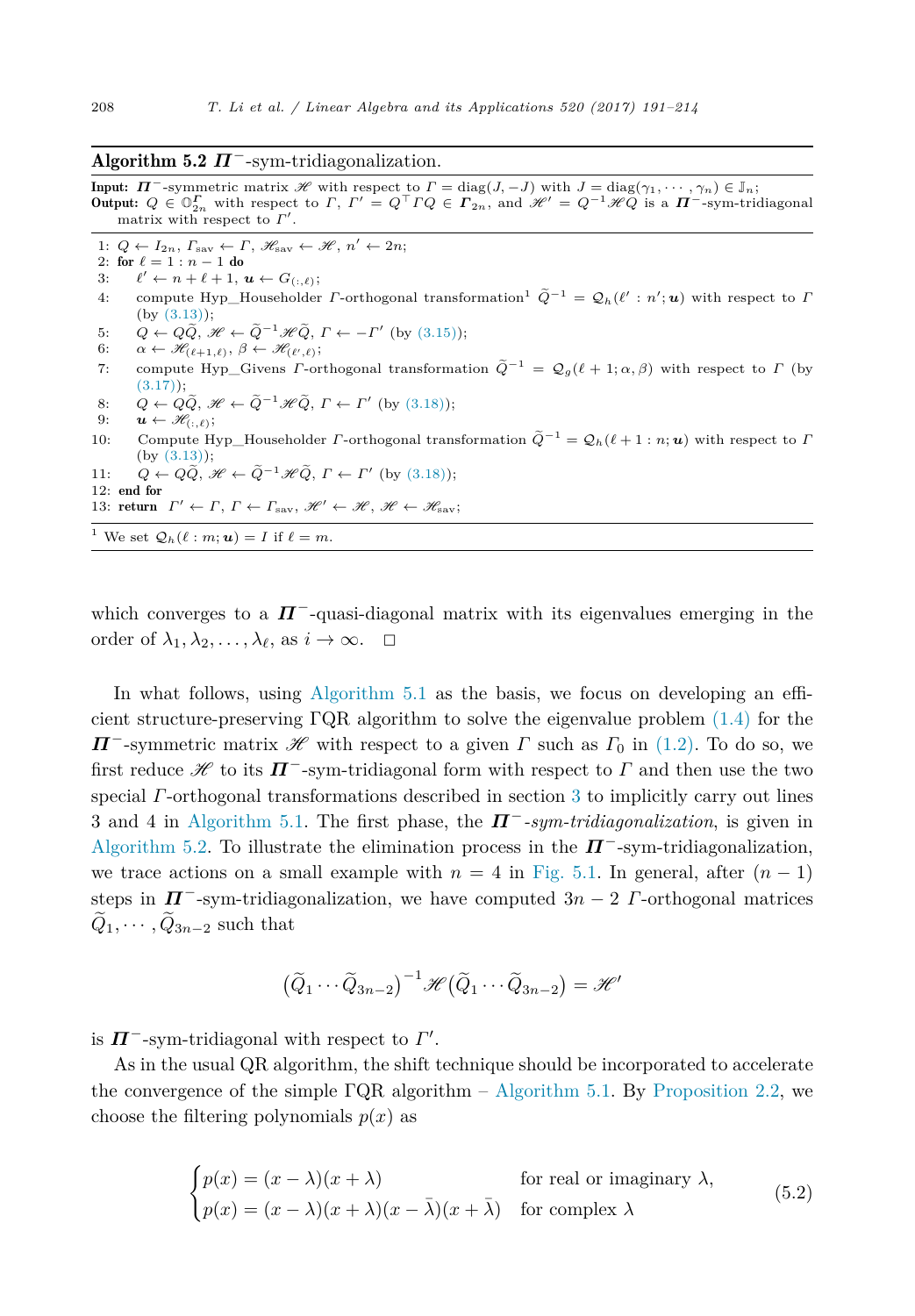<span id="page-18-0"></span>

|                                                                                                                                            | ×<br>$\times$<br>$\times$<br>$\times$<br>$\times$<br>$\times$<br>$\mathscr{H} \gets \left  \begin{array}{cccc} \times & \times & \times & \times & \times & \times & \times \\ \times & \times & \times & \times & \times & \times & \times \\ \times & \times & \times & \times & \times & \times & \times & \times \\ \times & \times & \times & \times & \times & \times & \times & \times \\ \times & \times & \times & \times & \times & \times & \times & \times \end{array} \right  ,$                                                                                                                                                                                                                                                                                                                                                                                                                                       | $\left \begin{array}{cc} \mathscr{H} \leftarrow \widetilde{Q}_1^{-1}\mathscr{H}\widetilde{Q}_1 = \begin{array}{ c c }\hline \times & \times & \times \ \times & \times & \times \ \times & \times & \times \end{array}\right. \ \hline \tilde{Q}_1^{-1} = \mathcal{Q}_h(6:8;\pmb{u}) & \begin{array}{ c c }\hline \times & \times & \times \ \times & \times \end{array}\right. \ \hline \end{array}$                                    | $0 -$<br>$\times$<br>$\times$<br>X<br>$\times$<br>$\times$<br>$\times$<br>$\times$<br>$\times$<br>$\boldsymbol{0}$<br>$\times$<br>×<br>$\times$<br>$\mathbf{0}$<br>$\times$<br>$\times$<br>×<br>$\overline{0}$<br>$\overline{\mathsf{x}}$<br>$\overline{\mathsf{x}}$<br>$\overline{\mathsf{x}}$<br>$\overline{\mathsf{x}}$<br>$\times$<br>$\times$<br>$\times$<br>$\times$<br>$\times$<br>$\times$<br>$\times$<br>$\times$<br>$\times$<br>$\times$<br>$\times$<br>$\Omega$<br>$\times$<br>$\times$<br>$\times$<br>$\times$<br>$\times$ $\times$<br>$\Omega$<br>$\times$                                                                                                                                                                                                                                                                                                                                                                    |
|--------------------------------------------------------------------------------------------------------------------------------------------|-------------------------------------------------------------------------------------------------------------------------------------------------------------------------------------------------------------------------------------------------------------------------------------------------------------------------------------------------------------------------------------------------------------------------------------------------------------------------------------------------------------------------------------------------------------------------------------------------------------------------------------------------------------------------------------------------------------------------------------------------------------------------------------------------------------------------------------------------------------------------------------------------------------------------------------|------------------------------------------------------------------------------------------------------------------------------------------------------------------------------------------------------------------------------------------------------------------------------------------------------------------------------------------------------------------------------------------------------------------------------------------|--------------------------------------------------------------------------------------------------------------------------------------------------------------------------------------------------------------------------------------------------------------------------------------------------------------------------------------------------------------------------------------------------------------------------------------------------------------------------------------------------------------------------------------------------------------------------------------------------------------------------------------------------------------------------------------------------------------------------------------------------------------------------------------------------------------------------------------------------------------------------------------------------------------------------------------------|
| $\mathscr{H} \leftarrow \widetilde{Q}_2^{-1} \mathscr{H} \widetilde{Q}_2 =$<br>$\widetilde{Q}_2^{-1} = \mathcal{Q}_g(2 : \alpha, \beta)$   | $\mathbf{0}$<br>$\mathbf{0}$<br>$\mathbf{0}$<br>×<br>×<br>$\times$<br>×<br>$\times$<br>$\frac{x}{x}$<br>$\times$                                                                                                                                                                                                                                                                                                                                                                                                                                                                                                                                                                                                                                                                                                                                                                                                                    | $\left\{\n\begin{array}{c}\n\mathscr{H} \leftarrow \widetilde{Q}_3^{-1} \mathscr{H} \widetilde{Q}_3 = \\ \delta \widetilde{Q}_3^{-1} = \mathcal{Q}_h(2:4; \mathbf{u})\n\end{array}\n\right\}$                                                                                                                                                                                                                                            | 0<br>$\mathbf{0}$<br>×<br>×<br>$\times$<br>$\times$<br>$\times$<br>$\times$<br>$\frac{\times}{0}$<br>$\times$<br>$\times$<br>$\times$ .                                                                                                                                                                                                                                                                                                                                                                                                                                                                                                                                                                                                                                                                                                                                                                                                    |
| $\mathscr{H} \leftarrow \widetilde{Q}_4^{-1} \mathscr{H} \widetilde{Q}_4 = \ \widetilde{Q}_4^{-1} = \mathcal{Q}_h(7:8; \boldsymbol{u})$    | $\boldsymbol{0}$<br>0 <sub>1</sub><br>$\theta$<br>$\mathbf{0}$<br>0<br>$\times$<br>$\times$<br>$\times$<br>$\times$<br>$\times$<br>$\boldsymbol{0}$<br>$\times$<br>$\boldsymbol{0}$<br>$\times$<br>$\begin{smallmatrix}0\\0\\0\end{smallmatrix}$<br>$\begin{array}{c}\n\times \\ \times \\ \times \\ \times \\ \times \\ \times \\ \times \\ \times\n\end{array}$<br>$\frac{\times}{\times}$<br>$\times$<br>$\left( \cdot \right)$<br>$\overline{0}$<br>$\times$<br>$\times$<br>$\overline{0}$<br>$\theta$<br>$\times$ $\overline{\phantom{0}}$                                                                                                                                                                                                                                                                                                                                                                                     | $\left[ \begin{array}{c} \mathcal{H} \leftarrow \widetilde{Q}_5^{-1} \mathcal{H} \widetilde{Q}_5 = \begin{array}{ c c } \times & \times & \times & \times & 0 \\ 0 & \times & \times & \times & 0 \\ 0 & \times & \times & \times & 0 \\ \hline \times & 0 & 0 & \times & \times \\ \hline \times & 0 & 0 & 0 & \times \\ 0 & \times & 0 & 0 & \times \\ 0 & 0 & \times & \times & 0 \\ 0 & 0 & \times & \times & 0 \end{array} \right]$ | $\mathbf{0}$<br>$\mathbf{0}$<br>$\mathbf{0}$<br>0<br>$\times$<br>$\times$<br>$\times$<br>$\times$<br>$\times$<br>$\boldsymbol{0}$<br>$\times$<br>$\boldsymbol{0}$<br>$\times$<br>$\boldsymbol{0}$<br>$\boldsymbol{0}$<br>$\times$<br>$\times$<br>$\times$<br>$\boldsymbol{0}$<br>$\times$<br>$\times$<br>$\overline{0}$<br>$\overline{0}$<br>$\times$ $\times$<br>$^{\times}_{\times}$<br>$\times$<br>$\times$<br>$\times$<br>$\times$ .                                                                                                                                                                                                                                                                                                                                                                                                                                                                                                   |
| $\mathscr{H} \leftarrow \widetilde{Q}_6^{-1} \mathscr{H} \widetilde{Q}_6 =$<br>$\widetilde{Q}_6^{-1} = \mathcal{Q}_h(3:4; \boldsymbol{u})$ | 0<br>0<br>$\boldsymbol{0}$<br>$\boldsymbol{0}$<br>0 <sub>1</sub><br>$\times$<br>$\times$<br>$\boldsymbol{0}$<br>0 <sup>1</sup><br>$\times$<br>$\mathbf{0}$<br>$\times$<br>$\times$<br>$\overline{0}$<br>$\boldsymbol{0}$<br>$\times$<br>$\times$<br>$\overline{0}$<br>$\times$<br>$\overline{0}$<br>$\times$<br>$\times$<br>$\boldsymbol{0}$<br>$\frac{\times}{0}$<br>$\mathbf{0}$<br>$\frac{\times}{0}$<br>$\times$<br>$\overline{0}$<br>$\boldsymbol{0}$<br>$\frac{\times}{0}$<br>$\overline{0}$<br>$\overline{0}$<br>$\times$<br>$\overline{\mathsf{x}}$<br>$\times$<br>$\times$<br>$\boldsymbol{0}$<br>$\times$<br>$^{\times}_{\times}$<br>$\boldsymbol{0}$<br>$\times$<br>$\mathbf{0}$<br>$\overline{0}$<br>$\times$<br>$\times$<br>$\overline{0}$<br>$\overline{0}$<br>$\times$<br>$\times$<br>$\overline{0}$<br>$\Omega$<br>$\overline{0}$<br>$\times$ $\rfloor$<br>$\overline{0}$<br>$\times$<br>$\times$<br>$\overline{0}$ | $\left  \begin{array}{l} \mathscr{H} \leftarrow \tilde{Q}_7^{-1}\mathscr{H}\tilde{Q}_7 = \\ \\ \tilde{Q}_7^{-1} = \mathcal{Q}_g(4:\alpha,\beta) \end{array} \right.$                                                                                                                                                                                                                                                                     | $\mathbf{0}$<br>$\mathbf{0}$<br>$\theta$<br>$\times$<br>$\times$<br>$\times$<br>$\boldsymbol{0}$<br>$\times$<br>$\mathbf{0}$<br>$\times$<br>$\overline{0}$<br>$\boldsymbol{0}$<br>$\boldsymbol{0}$<br>$\times$<br>$\times$<br>$\times$<br>$\boldsymbol{0}$<br>$\times$<br>$\boldsymbol{0}$<br>$\overline{0}$<br>$\overline{0}$<br>$\boldsymbol{0}$<br>$\frac{\times}{0}$<br>$\frac{\times}{0}$<br>$\boldsymbol{0}$<br>$\boldsymbol{0}$<br>$\boldsymbol{0}$<br>$\times$<br>$\overline{0}$<br>$\overline{0}$<br>$\overline{0}$<br>$\times$<br>$\overline{\mathsf{x}}$<br>$\overline{\mathsf{x}}$<br>$\boldsymbol{0}$<br>$\times$<br>$\begin{matrix} 0 \\ 0 \end{matrix}$<br>$\boldsymbol{0}$<br>$\times$<br>$\times$<br>$\mathbf{0}$<br>$\mathbf{0}$<br>$\times$<br>$\times$<br>$\overline{0}$<br>$\times$<br>$\overline{0}$<br>$\times$<br>$\overline{0}$<br>$\theta$<br>$\times$<br>$\Omega$<br>$\times$   0<br>$\overline{0}$<br>$\times$ |

Fig. 5.1. The  $\Pi^-$ -sym-tridiagonalization for  $n=4$ .

to ensure  $p(\mathscr{H}) \in \mathbf{\Pi}_{2n}^+$ . On the other hand, from [Theorem 4.3,](#page-14-0) because of the uniqueness of the  $\mathbf{\Pi}^-$ -sym-tridiagonalization of  $\mathcal{H}$ , the ΓQR factorization can be performed without explicitly computing the  $\Gamma$ QR factorization of  $p(\mathscr{H})$ . It only needs to construct a *Γ*-orthogonal transformation *Q* to reduce the first column of  $p(\mathcal{H})$  to a vector parallel to  $e_1$ . We outline the implicit multi-shift  $\Gamma$ QR algorithm in [Algorithm 5.3.](#page-19-0)

# Remark 5.1.

(i) In [Algorithm 5.3,](#page-19-0) lines 11–13 can be executed in two substeps with  $p_1(x)$  and  $p_2(x)$ , respectively, where

$$
p_1(x) = (x - \lambda_1)(x + \lambda_1), \quad p_2(x) = (x - \lambda_2)(x + \lambda_2)
$$

for real or purely imaginary  $\lambda_1$  and  $\lambda_2$ , and

$$
p_1(x) = (x - \lambda_1)(x - \bar{\lambda}_1), \quad p_2(x) = (x + \lambda_1)(x + \bar{\lambda}_1)
$$

for complex  $\lambda_1$ . Doing so enables that all computations are done in the real arithmetics.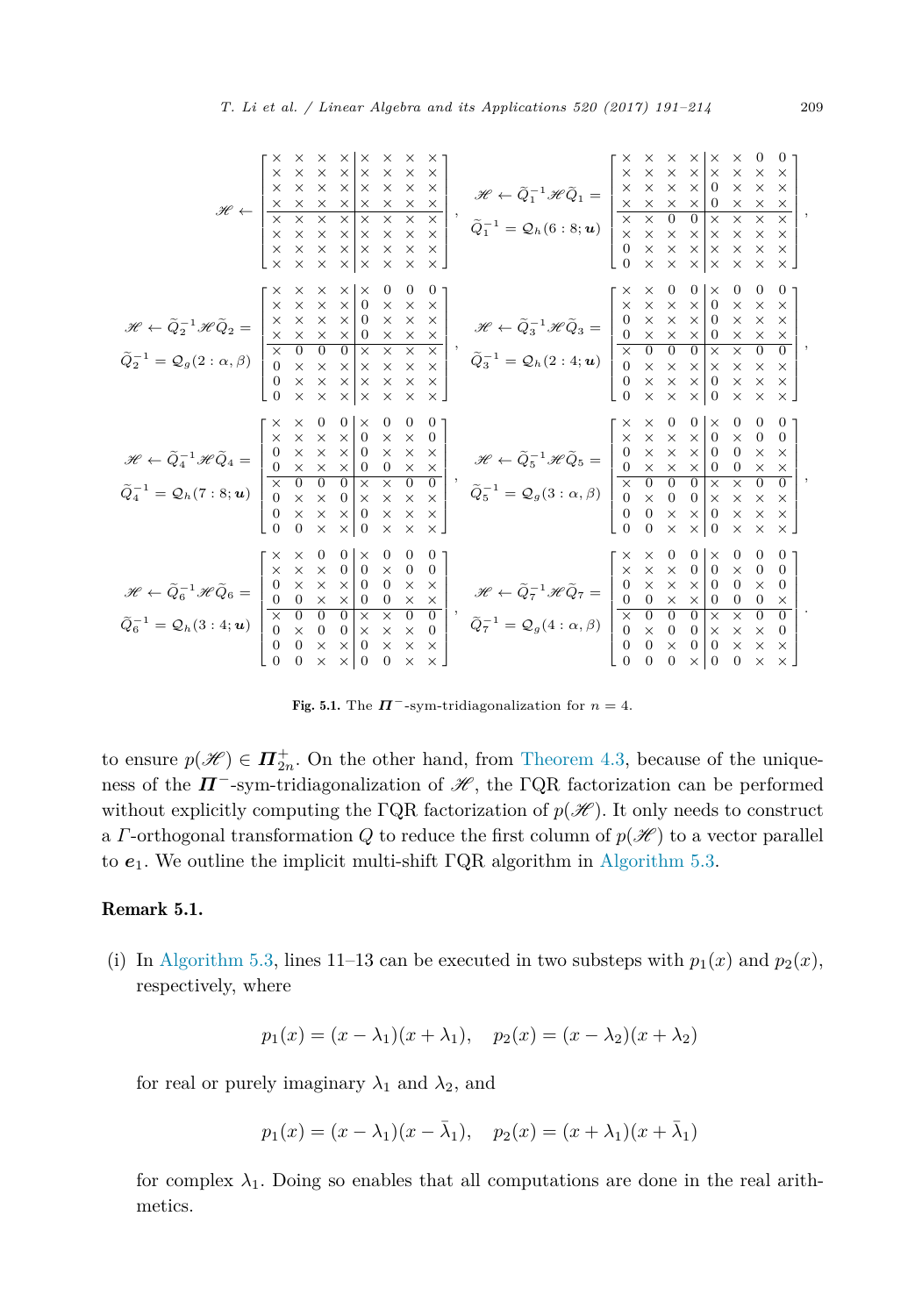#### <span id="page-19-0"></span>Algorithm 5.3 Implicit multi-shift  $\Gamma$ QR algorithm.

Input:  $\Pi^{-}$ -symmetric matrix  $\mathscr{H}$  with respect to  $\Gamma = \text{diag}(J, -J)$  with  $J = \text{diag}(\gamma_1, \dots, \gamma_n) \in \mathbb{J}_n$ , and tolerance  $\epsilon$ : Output:  $Q \in \mathbb{O}_{2n}^{\Gamma}$  with respect to  $\Gamma$ ,  $\Gamma' = Q^{\top} \Gamma Q \in \Gamma_{2n}$ ,  $\Lambda = Q^{-1} \mathscr{H} Q \in \mathbb{O}_{2n}^{\top}$ ;

1:  $\Gamma_{\text{sav}} \leftarrow \Gamma$ ,  $\mathscr{H}_{\text{sav}} \leftarrow \mathscr{H}$ ,  $Q \leftarrow I_{2n}$ ,  $\Lambda_i \leftarrow \emptyset$   $(i = 1, 2)$ ; 2: while  $n > 2$  do 3: Use [Algorithm 5.2](#page-17-0) to perform  $\Pi^-$ -sym-tridiagonalization:  $\mathscr{H} \leftarrow \tilde{Q}^{-1}\mathscr{H}\tilde{Q}$ ,  $Q \leftarrow Q\tilde{Q}$ ,  $\Gamma \leftarrow \Gamma'$  ( $\Gamma'$  is an output of [Algorithm 5.2\)](#page-17-0); 4: if  $|\mathcal{H}_{(n,n-1)}| < \epsilon(|\mathcal{H}_{(n-1,n-1)}| + |\mathcal{H}_{(n,n)}|)$  then<br>5:  $\Lambda_1 \leftarrow \text{diag}(\mathcal{H}_{(n,n)}, \Lambda_1), \Lambda_2 \leftarrow \text{diag}(\mathcal{H}_{(2n,n)}, \Lambda_2)$  $A_1 \leftarrow \text{diag}(\mathcal{H}_{(n,n)}, A_1), A_2 \leftarrow \text{diag}(\mathcal{H}_{(2n,n)}, A_2),$  $\mathbb{I} = [1, \cdots, n-1, n+1, \cdots, 2n-1], \mathscr{H} \leftarrow \mathscr{H}_{(\mathbb{I}, \mathbb{I})}, F \leftarrow \Gamma_{(\mathbb{I}, \mathbb{I})}, n \leftarrow n-1;$ 6: else 7: if  $|\mathcal{H}_{(n-1,n-2)}| < \epsilon(|\mathcal{H}_{(n-2,n-2)}| + |\mathcal{H}_{(n-1,n-1)}|)$  then<br>8:  $\Lambda_1 \leftarrow \text{diag}(\mathcal{H}_{([n-1,n],[n-1,n])}, \Lambda_1), \Lambda_2 \leftarrow \text{diag}(\mathcal{H}_{([2n-1,2n],[n-1,n])}, \Lambda_2), \mathbb{I} = [1, \cdots, n-2, n+1]$  $1, \cdots, 2n-2$ ,  $\mathscr{H} \leftarrow \mathscr{H}_{(\mathbb{I},\mathbb{I})}, T \leftarrow \Gamma_{(\mathbb{I},\mathbb{I})}, n \leftarrow n-2;$ 9: else 10:  $\mathbb{I} = [n-1, n, 2n-1, 2n], H_4 = \mathcal{H}_{(I,I)},$  and compute eig $(H_4) = {\pm \lambda_1, \pm \lambda_2};$ <br>11:  $\mathbf{h} = p(\mathcal{H})\mathbf{e}_1$ , where  $p(x)$  is as given in (5.2) (see also Remark 5.1(i)).  $h = p(\mathcal{H})e_1$ , where  $p(x)$  is as given in [\(5.2\)](#page-17-0) (see also [Remark 5.1\(](#page-18-0)i)). 12: construct the *Γ*-orthogonal transformation  $Q_1$  such that  $Q_1^{-1}h = he_1$ ; 13:  $\mathcal{H} \leftarrow Q_1^{-1} \mathcal{H} Q_1, Q \leftarrow Q Q_1, \Gamma \leftarrow \Gamma';$ 14: end if 15: end if 16: end while 17:  $A := \begin{bmatrix} A_1 & A_2 \\ -A_2 & -A_1 \end{bmatrix}$  $\Big] \in \mathsf{qD}^-_{2n},\ \Gamma' \leftarrow \Gamma,\ \Gamma \leftarrow \Gamma_{\text{sav}},\ \mathscr{H} \leftarrow \mathscr{H}_{\text{sav}}.$ 



The flop counts of the ΓQR algorithm and the PQR algorithm.

| Methods     |    | Phase                                                                                                                                         | Flop           |
|-------------|----|-----------------------------------------------------------------------------------------------------------------------------------------------|----------------|
| $\Gamma$ QR |    | $\Pi$ <sup>-</sup> -sym-tridiagonalization on H by Algorithm 5.2<br>ii one step of implicit double-shift $\GammaQR$ iteration (Algorithm 5.3) | $8n^3$<br>120n |
|             |    |                                                                                                                                               | $11n^3$        |
| PQR         |    | Hessenberg-triangular reduction by Householder<br>transformation on $JKJM$ in (1.5)                                                           |                |
|             | ij | one step of implicit double-shift PQR iteration [23]                                                                                          | $35n^2$        |

(ii) There are many other structure-preserving approaches as discussed in Section [1.](#page-1-0) Based on the characteristic analysis of these algorithms, we will compare the performance of the  $\Gamma$ QR algorithm with that of the PQR algorithm [\[16\]](#page-23-0) in our numerical studies. The flop counts of the implicit multi-shift ΓQR algorithm and the PQR algorithm for a  $\mathbf{\Pi}^-$ -symmetric matrix  $\mathscr{H}$  with respect to  $\Gamma$  are summarized in Table 5.1. In each phase, the  $\Gamma$ QR algorithm consumes less than the PQR algorithm, especially in each iterative step in Phase ii. This is because the PQR algorithm cannot take advantage of the symmetric structures in  $JA$ ,  $JB$  of  $(1.4b)$  but has to treat them like an *n*-by-*n* nonsymmetric matrix.

#### 6. Numerical experiments

To test the efficiency of the ΓQR algorithm, we borrow *K* and *M* in the numerical example of  $\left|5\right|$  for the sodium dimer Na<sub>2</sub> with order  $n = 1862$ . They are symmetric positive definite. We then recover the Casida's eigenvalue problem as in  $(1.1)$  by  $A =$  $\frac{1}{2}(K+M) - 4.88I_n$  and  $B = \frac{1}{2}(K-M)$  with an excitation energy 4.88, and reset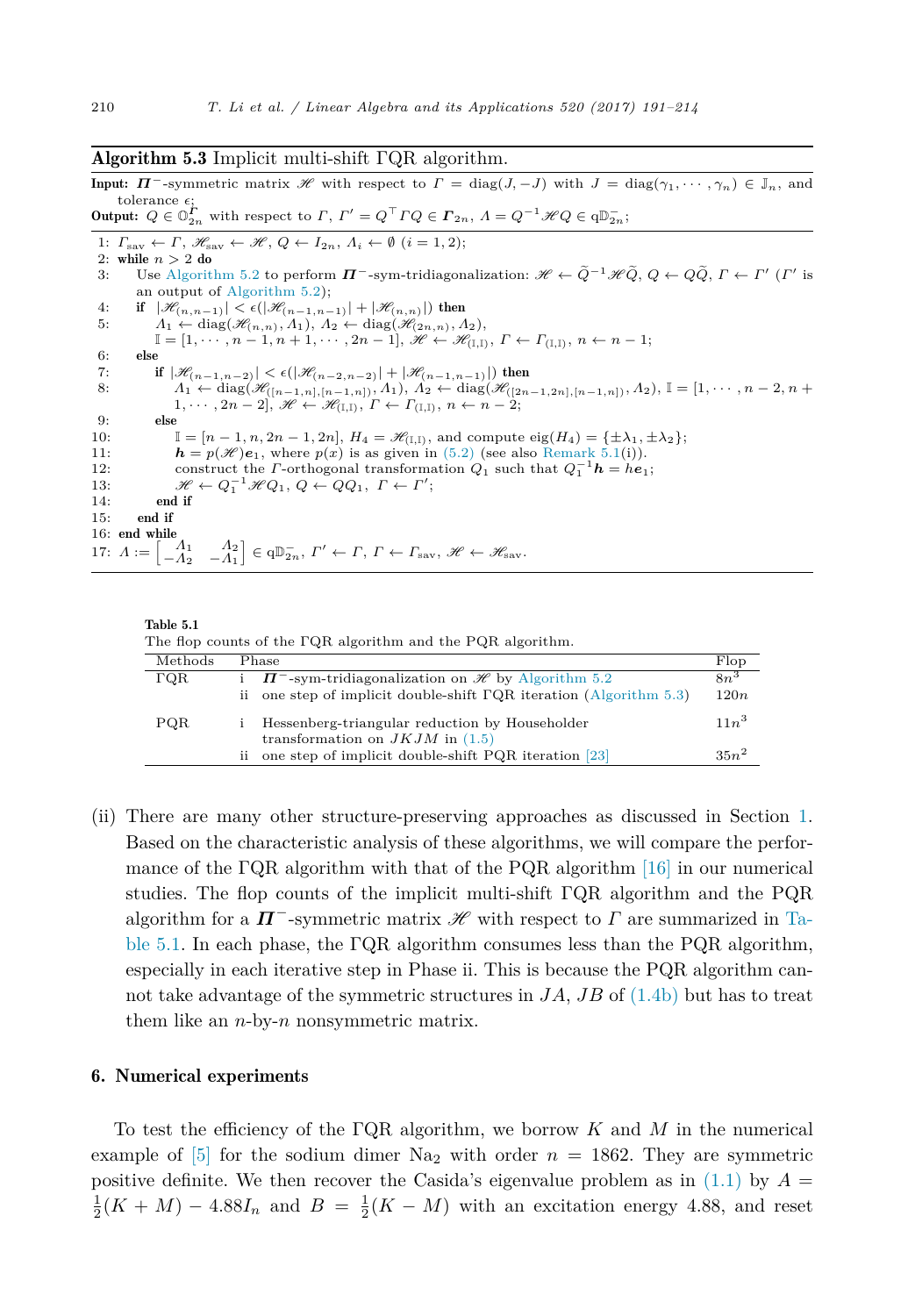|                  |     | The CPU time by FQR and PQR.                                                                                                                                  |         |
|------------------|-----|---------------------------------------------------------------------------------------------------------------------------------------------------------------|---------|
| Methods          |     | Phase                                                                                                                                                         | Time(s) |
| $\Gamma$ QR      |     | $\Pi$ <sup>-</sup> -sym-tridiagonalization of <i>H</i> with Q accumulated                                                                                     | 326.05  |
|                  | ii  | Implicit $\Gamma$ QR algorithm (Algorithm 5.3)                                                                                                                | 399.23  |
| PQR <sup>2</sup> |     | Hessenberg-triangular reduction on $KM$                                                                                                                       | 643.02  |
|                  | ii. | Implicit PQR algorithm                                                                                                                                        | 2078.09 |
|                  |     | $\frac{1}{2}$ , $\frac{1}{2}$ , $\frac{1}{2}$ , $\frac{1}{2}$ , $\frac{1}{2}$ , $\frac{1}{2}$ , $\frac{1}{2}$ , $\frac{1}{2}$ , $\frac{1}{2}$ , $\frac{1}{2}$ |         |

Table 6.1 The CPU time by ΓQR and PQR.

[jupiter.math.nctu.edu.tw/~wwlin/code/PQZ.zip](http://jupiter.math.nctu.edu.tw/~wwlin/code/PQZ.zip).

 $K = A - B$ ,  $M = A + B$ . In Table 6.1, we list the CPU time by the FQR algorithm and the PQR algorithm for the computation of eigenvalues of  $\mathcal{H} =$  $\begin{bmatrix} A & B \end{bmatrix}$ −*B* −*A* Ī and *KM*, respectively.

All numerical computations are carried out by MATLAB Version 2014b, on a Mac-Book Pro with a 2.8 GHz Intel Core i7 processor and 8GB RAM, with the unit machine roundoff  $\mu = 2^{-53} = 1.11 \times 10^{-16}$ .

Table 6.1 shows that the PQR algorithm takes about 3*.*6 times as much the CPU time as the ΓQR algorithm does. The ΓQR algorithm is much cheaper than the PQR algorithm, as expected from [Table 5.1.](#page-19-0)

To demonstrate accuracies in computed approximations, we calculate the normalized residual norms for the *j*th approximate eigenpair  $(\mu_j, \mathbf{z}_j)$ :

$$
r(\mu_j) = \frac{||\mathcal{H}z_j - \mu_j z_j||_1}{(||\mathcal{H}||_1 + |\mu_j|)||z_j||_1}.
$$

The approximate eigenpair  $(\mu_j, z_j)$  is computed, as follows, by step (a) or, by step (a) followed by step (b) for more accurate approximate eigenpairs:

- (a) Apply the inverse iteration with the computed eigenvalues  $\mu_j^{(0)}$  (by [Algorithm 5.3\)](#page-19-0) as the shifts to the  $\boldsymbol{\Pi}^-$ -sym-tridiagonal matrix (the output of [Algorithm 5.2\)](#page-17-0) to compute an approximate eigenpairs  $(\tilde{\mu}_j, \tilde{z}_j)$  of the  $\Pi^-$ -sym-tridiagonal matrix, and finally use  $(\tilde{\mu}_j, \tilde{Q}z_j)$  as approximate eigenpairs of the original  $\mathscr{H}$ , where  $\tilde{Q}$  is an output of [Algorithm 5.2.](#page-17-0)
- (b) Further apply the inverse iteration on  $(\tilde{\mu}_j, \tilde{Q}\tilde{z}_j)$  from item (a) to the original *Π*<sup>−</sup>-symmetric *H* to get more accurate approximate eigenpair  $(\mu_j, z_j)$  of the original  $\mathscr{H}$ .

In principle, at step (a), the eigenvectors to the  $\mathbf{\Pi}^-$ -sym-tridiagonal matrix (the output of [Algorithm 5.2\)](#page-17-0) can be read off from the accumulated *Q*-matrix within [Algorithm 5.3.](#page-19-0) But the columns of the *Q*-matrix may provide poor approximations due to the fact that the *Γ*-orthogonal transformations used in the algorithm are not orthogonal. There are a large number of them, resulting possibly large errors in the accumulated *Q*-matrix. Fortunately, because of the extremely simple structure in the  $\mathbf{\Pi}^{-}$ -sym-tridiagonal matrix, the inverse iterations are very cheap and at the same time eigenvalues  $\mu_j^{(0)}$  are improved,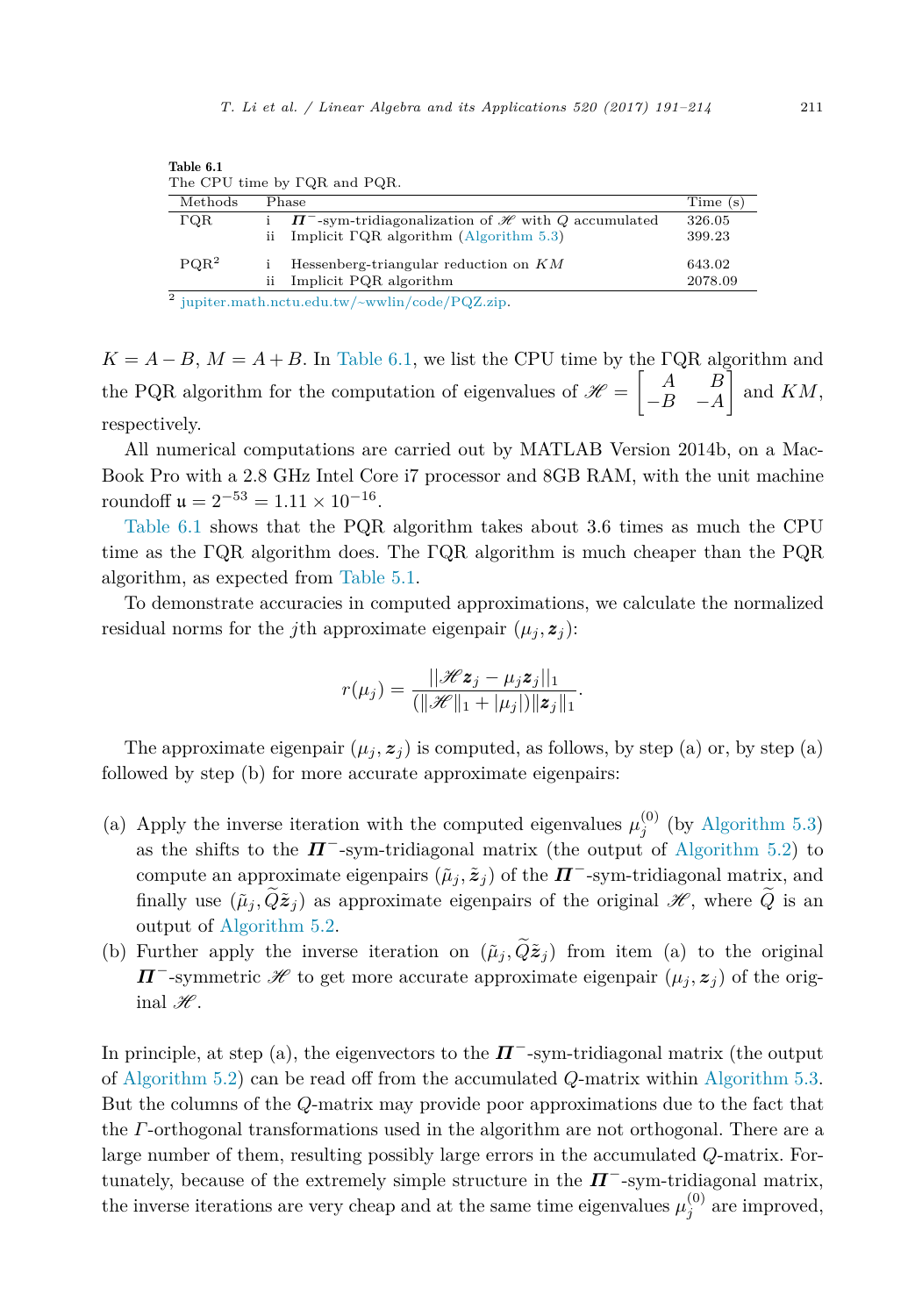

Fig. 6.1. Normalize residual norms for approximate eigenpairs by ΓQR (left) and by PQR (right). The approximate eigenpairs by ΓQR with step (a) are decent, although not as good as the ones with step (b) which is expensive and those by PQR which is also much more expensive than ΓQR excluding step (b).

too. However, the inverse iterations in step (b) can be expensive and thus should be only performed when the accuracy of the approximate eigenpairs from step (a) is not adequate.

On the other hand, the approximate eigenpairs of the PQR algorithm are computed, currently in our code, by applying the inverse iteration with the computed eigenvalues as the shift to the upper Hessenberg form of  $(JK)(JM)$ , and then they are transformed back to find approximate eigenpairs of  $(JK)(JM)$  first and finally approximate eigenpairs  $(\mu_i, z_i)$  of H in the way as described in the paragraph after [\(1.5\).](#page-2-0)

The dominant step for the computation of eigenpairs by the ΓQR algorithm is the LU factorization of the matrix  $\mathcal{H} - \mu_j I$  for the inverse iteration if step (b) above is performed. Hopefully, in most applications, approximate eigenpairs from step (a) are accurate enough.

In general, the Hyp\_Householder and Hyp\_Givens transformations are not orthogonal matrices which may lead to loss of accuracy during the reduction/iteration process in the ΓQR algorithm. However, the Hyp\_Householder and Hyp\_Givens transformations are *Γ*-orthogonal, which are strongly structure-preserving for *Π*−-symmetric matrix with respect to  $\Gamma$ , and the entry magnitudes of the reduced  $\mathbf{\Pi}^-$ -symmetric matrix somehow achieve some balanced state. This is the reason why the ΓQR algorithm still keeps good accuracy.

In Fig. 6.1, we plot, in the left figure for  $\Gamma$ QR, the normalized residual norms  $r(\tilde{\mu}_i)$ for  $(\tilde{\mu}_i, Q\tilde{z}_i)$  obtained at the end of step (a) above and  $r(\mu_i)$  for  $(\mu_i, z_i)$  obtained at the end of step (b), and, in the right figure for PQR, the normalized residual norms  $r(\mu_i)$ . What we can see is that, as far as normalized residual norms are concerned, the approximation eigenpairs by  $\Gamma$ QR at the end of step (a) are still inferior to the ones at the end of step (b) and the ones by PQR, but as we commented above step (b) is very expensive, especially when a large number of eigenpairs are needed and PQR is much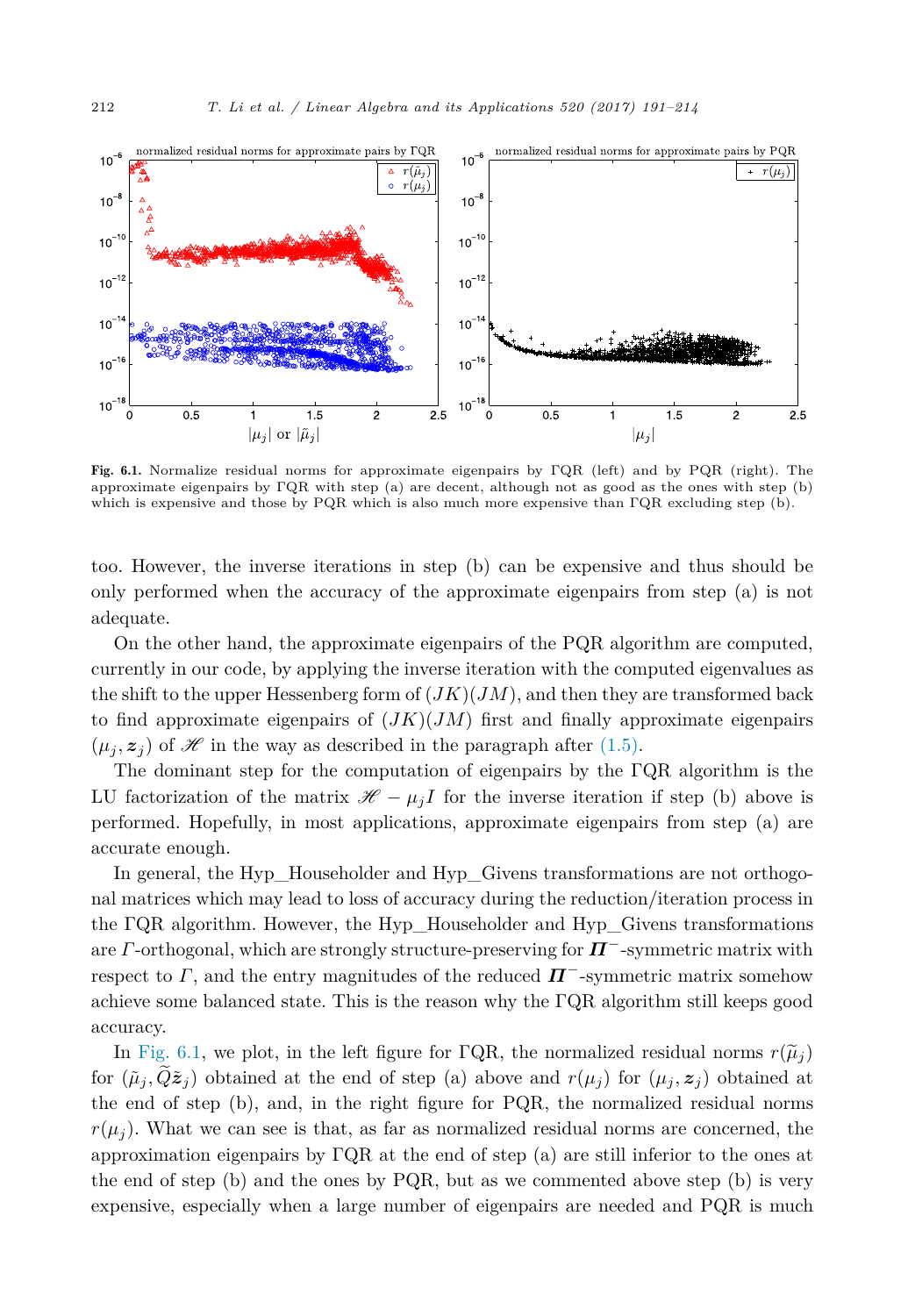<span id="page-22-0"></span>more expensive than ΓQR excluding step (b). On the other hand, we argue that the normalized residual norms for ΓQR with step (a) are still very decent and likely good enough for most applications.

# 7. Conclusions

In this paper, we developed an efficient implicit multi-shift ΓQR algorithm for solving the linear response eigenvalue problem  $(LREP)$  in  $(1.1)$  structurally. This algorithm relies on two basic *Γ*-orthogonal transformations, which preserve *Π*−-symmetric structure of H with respect to given *Γ* throughout the whole computation. Thus the computed eigenvalues and eigenvectors are guaranteed to appear pairwise as in  $\{(\lambda, x), (-\lambda, \Pi x)\}\$ for a real or purely imaginary eigenvalue  $\lambda$  and in  $\{(\lambda, \mathbf{x}), (-\lambda, \Pi\mathbf{x}), (\lambda, \bar{\mathbf{x}}), (-\lambda, \Pi\bar{\mathbf{x}})\}\$ for a true complex eigenvalue *λ*. Note that, these structures will be lost if the *Γ*-orthogonality is not preserved, as in the HR algorithm [\[18\]](#page-23-0) and the usual QR algorithm. We accelerate the convergence of the ΓQR algorithm by using the double-shift technique based on the implicit *Γ*-orthogonality theorem. The final algorithm can be found in [Algorithm 5.3.](#page-19-0)

We presented a brief comparison of our ΓQR algorithm with the block structurepreserving periodic QR algorithm – the PQR algorithm  $[16]$ . Our algorithm costs much less than the PQR algorithm in the flop counts, and also the numerical experiment shows that the ΓQR algorithm can compute eigenpairs at a fractional CPU time by PQR.

In summary, the ΓQR algorithm is an efficient structure-preserving algorithm for solving the  $\Pi^-$ -symmetric eigenvalue problem compared with the other existing algorithms. But our current implementation is not sophisticated enough to incorporate many useful ideas developed in the past for the QR algorithm, most notably aggressive early deflations [\[24,25\].](#page-23-0) We think some of these ideas with modifications should naturally apply and plan to pursue them elsewhere.

## Acknowledgements

The authors wish to thank anonymous reviewers for their careful reading of the manuscript and constructive comments/suggestions that significantly improved our earlier presentation.

#### References

- [1] M.E. Casida, Time-dependent [density-functional](http://refhub.elsevier.com/S0024-3795(17)30018-6/bib636173693A3935s1) response theory for molecules, in: D.P. Chong (Ed.), Recent Advances in Density [Functional](http://refhub.elsevier.com/S0024-3795(17)30018-6/bib636173693A3935s1) Methods, World Scientific, Singapore, 1995, [pp. 155–189.](http://refhub.elsevier.com/S0024-3795(17)30018-6/bib636173693A3935s1)
- [2] A. Ipatov, F. Cordova, L.J. Doriol, M.E. Casida, Excited-state [spin-contamination](http://refhub.elsevier.com/S0024-3795(17)30018-6/bib697063643A3039s1) in timedependent [density-functional](http://refhub.elsevier.com/S0024-3795(17)30018-6/bib697063643A3039s1) theory for molecules with open-shell ground states, J. Mol. Struct. [THEOCHEM](http://refhub.elsevier.com/S0024-3795(17)30018-6/bib697063643A3039s1) 914 (1–3) (2009) 60–73.
- [3] P. [Papakonstantinou,](http://refhub.elsevier.com/S0024-3795(17)30018-6/bib706170613A3037s1) Reduction of the RPA eigenvalue problem and a generalized Cholesky decomposition for [real-symmetric](http://refhub.elsevier.com/S0024-3795(17)30018-6/bib706170613A3037s1) matrices, Europhys. Lett. 78 (1) (2007) 12001.